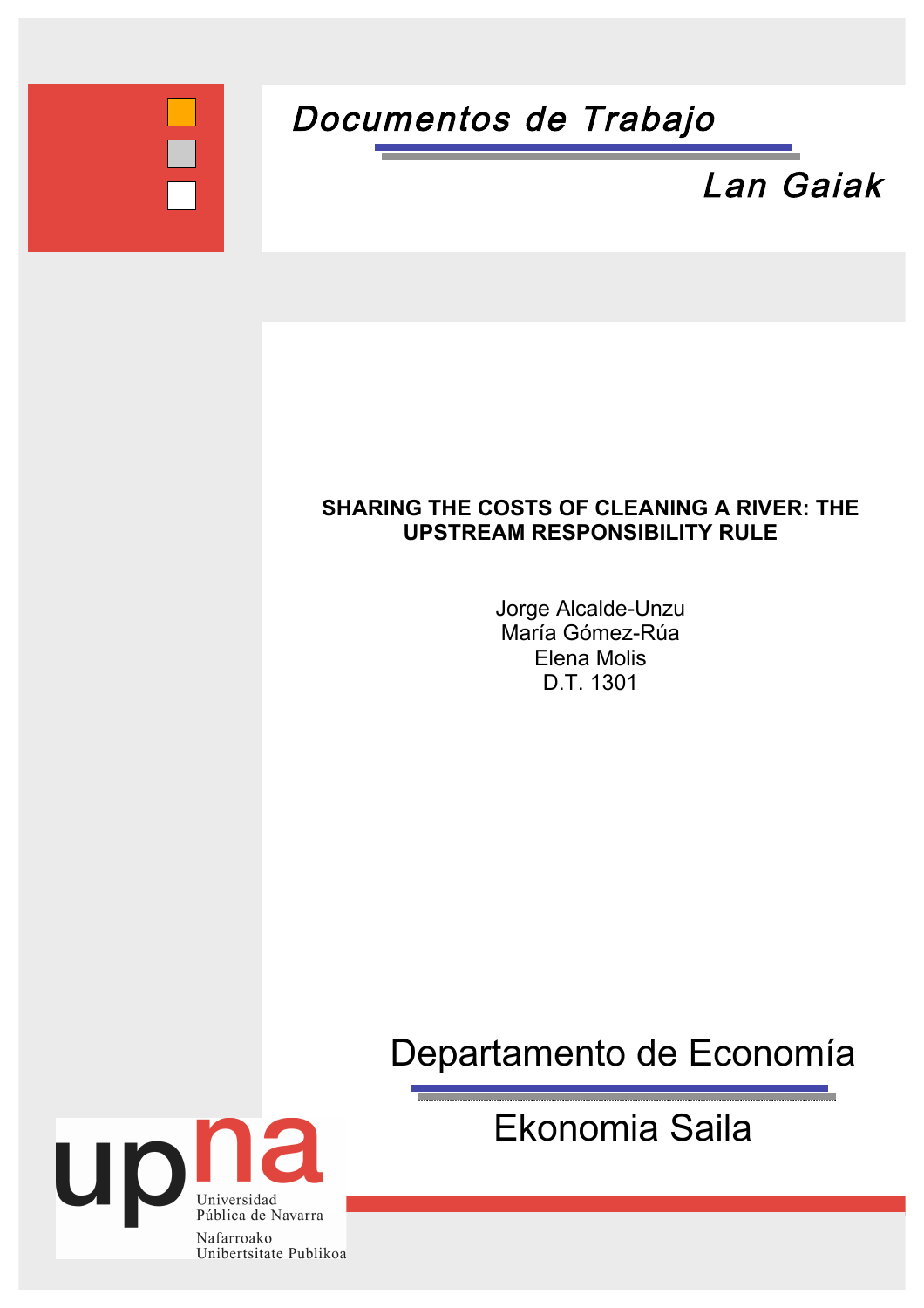## Sharing the costs of cleaning a river: the Upstream Responsibility rule<sup>∗</sup>

Jorge Alcalde-Unzu<sup>†</sup>, María Gómez-Rúa<sup>‡</sup>, and Elena Molis<sup>§</sup>

February 2013

#### Abstract

The cleaning up of waste present in transboundary rivers, which requires the cooperation of different authorities, is a problematic issue, especially when responsibility for the discharge of the waste is not well-defined. Following Ni and Wang [12] we assume that a river is a segment divided into several regions from upstream to downstream. We show that when the transfer rate of the waste is unknown, the clean-up cost vector provides useful information for estimating some limits in regard to the responsibility of each region. We propose a cost allocation rule, the Upstream Responsibility rule, which takes into account these limits in distributing costs "fairly" and we provide an axiomatic characterization of this rule via certain properties based on basic ideas concerning the responsibility of regions.

JEL classification: C71; D61

Keywords: Cost allocation; waste river; responsibility; characterization

<sup>∗</sup>Acknowledgements to be added.

<sup>†</sup>Public University of Navarre, Department of Economics. Campus Arrosadia, 31006 Pamplona, Spain. E-mail: jorge.alcalde@unavarra.es.

<sup>‡</sup>University of Vigo, Department of Statistics and Operations Research. Campus Lagoas-Marcosende, 36310 Vigo. Spain. E-mail: mariarua@uvigo.es.

<sup>§</sup>University of Granada, Department of Economics. Campus la Cartuja, 18071 Granada, Spain. E-mail: emolis@ugr.es.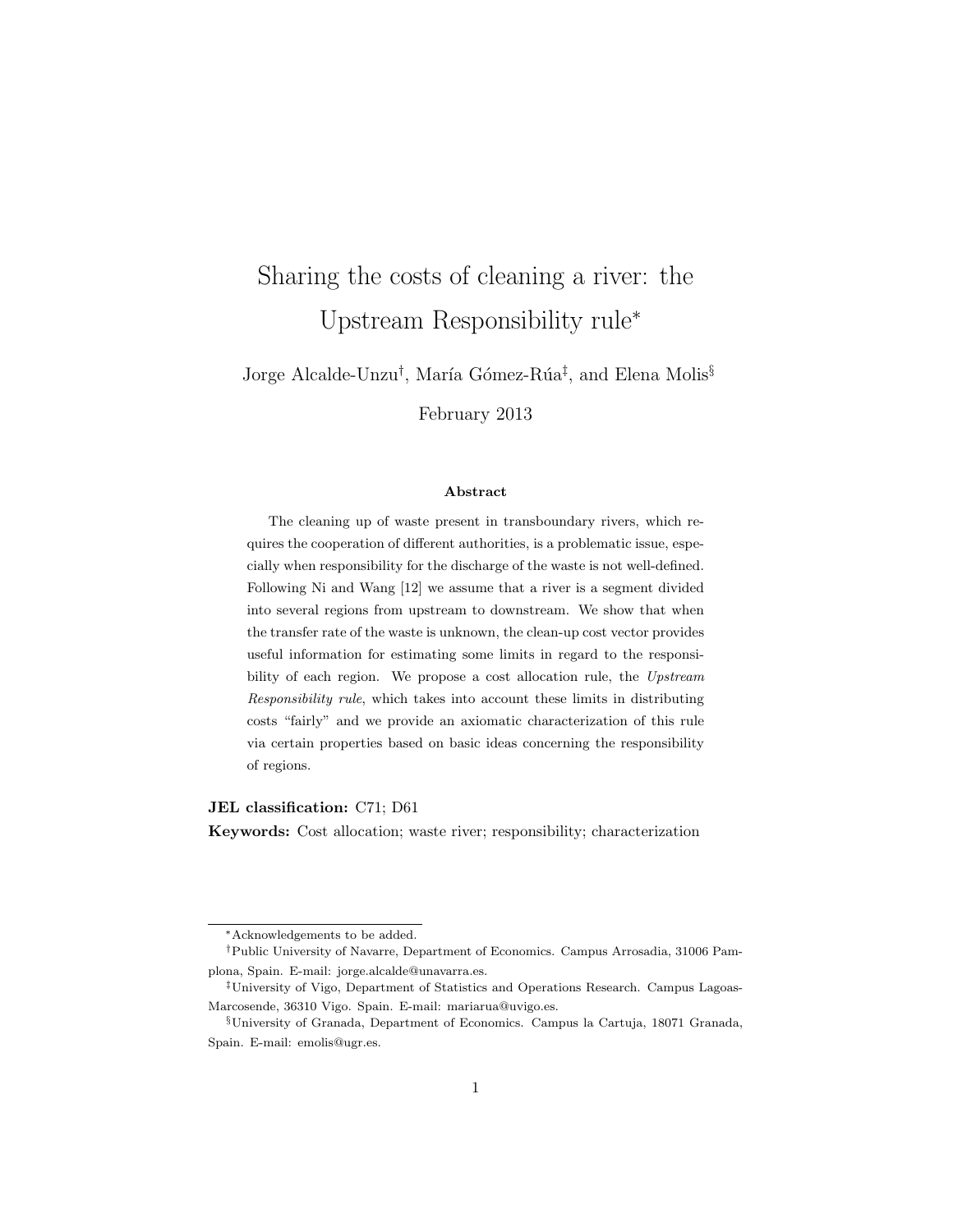### 1 Introduction

Motivation The presence of waste in river channels is a common environmental problem. This is a major problem faced by authorities since waste can pollute water, which can be harmful for people, plants and animals, causing serious diseases and affecting ecosystems. In fact, the OECD has argued that it is necessary to assess the efficiency and effectiveness of water pollution abatement measures in the context of river basin management (OECD [13]). Around the world, about 200 rivers (see Ambec and Sprumont [2] and Barret [3]) flow across national borders, and a much greater number across borders between regions or municipalities. Cleaning transboundary rivers requires cooperation on the part of the different authorities involved and coordination of efforts if it is to be effective. However, the distribution of the costs of cleaning such rivers among the different regions may be a problematic issue, particularly when the extent to which each region is responsible for the waste discharged is not well-defined.

As far as we know, the first paper to analyze the problem of sharing the costs of cleaning a river among different regions from a theoretical point of view is that of Ni and Wang [12]. They model a river as a segment which is divided into subsegments from upstream to downstream such that each region is located in one of them. They assume that there is a central agency that determines the cost of cleaning each of these segments and they axiomatically propose two rules for allocating the total cleaning costs among all regions along the river. The first rule, called Local Responsibility Sharing, establishes that the cost of cleaning a segment of the river should be assigned to the region located in that segment. The second rule, called Upstream Equal Sharing, states that the cost of cleaning a segment must be distributed equally among the region in that segment and all the regions situated upstream from  $it<sup>1</sup>$ . We show that neither of these rules allocates the costs in a way that reflects the responsibility of each region in producing the waste present in river channels. The first does not take into consideration that the water of a river flows from one segment to another, taking part of the waste with it. The second implicitly assumes that the region in a segment and all the regions situated upstream from this have the same degree of responsibility for the waste present in the segment in question. However, this

<sup>1</sup>These rules are based on the theories of Absolute Territorial Sovereignty and Unlimited Territorial Integrity, respectively (see Godana [8] and Kilgour and Dinar [11]).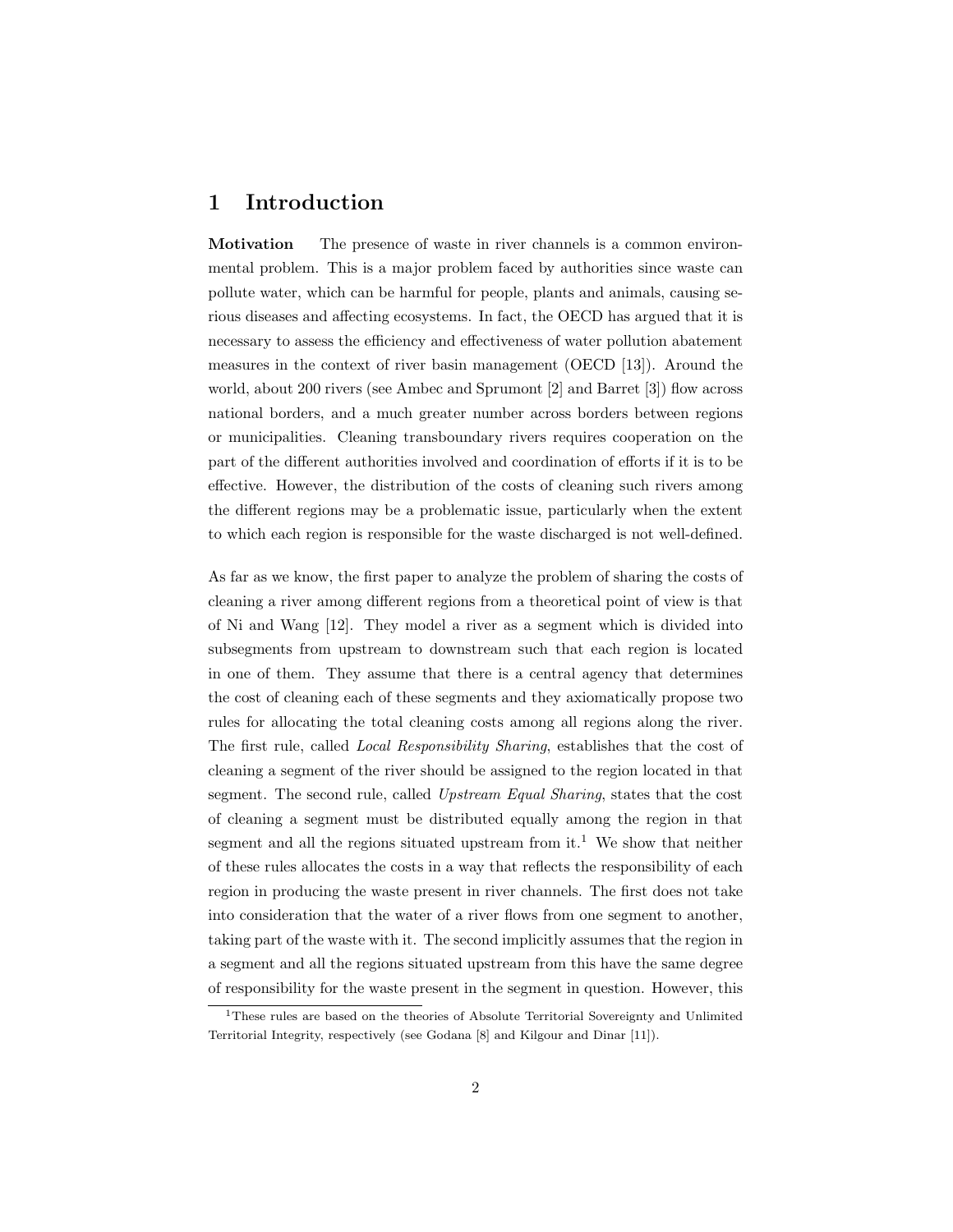would only be "fair" if all regions have discharged exactly the same quantity of waste of the one present in that segment, which is not necessarily the case.

Overview of results In this paper, we seek to develop an alternative rule to those proposed by Ni and Wang [12] which takes into account the responsibility of the regions for the presence of the waste. We explicitly introduce into our model the fact that the waste is transferred, with the water, from upstream to downstream at a particular rate, an idea that is implicitly assumed in Ni and Wang [12]. If the social planner knew this rate, she could use the cost vector to accurately calculate the amount of waste discharged by each region into the river, and the costs could thus be distributed according to their actual responsibilities. However, in practice, the transfer rate may be unknown. In that case, we show that the social planner could estimate certain limits of that rate from the cost vector. Those limits provide useful information for distributing the costs fairly, since they enable certain limits of responsibility to be inferred for each region. The rules proposed by Ni and Wang [12] do not always assign costs in the intervals constructed with these limits, thus violating this basic principle of fairness.

We introduce a set of desirable properties taking into account this information concerning the responsibility of each region in discharging the waste. Those properties are: (*i*) Limits of Responsibility, which requires the cost paid by each region for cleaning its own segment always to be within its limits of responsibility; *(ii)* No Downstream Responsibility, which states that a region  $j$  situated downstream from another region  $i$  has no responsibility for the waste present in  $i$  and therefore does not have to pay anything towards the cost of cleaning it up;  $(iii)$  Consistent Responsibility, which ensures that the part of the cost of cleaning a segment paid by one region relative to the part paid by another region is consistent throughout all the segments situated downstream from both regions; and  $(iv)$  Monotonicity with respect to Information on the Transfer Rate, which states that when information on the transfer rate improves in such a way that it becomes natural to induce a higher (lower) estimated value for the real transfer rate, the amount of waste in any segment for which all its upstream regions are responsible must not be lower (higher) than before.

That set of properties characterize a new cost allocation rule, the Upstream Responsibility rule, which works as follows: first, it assigns to the region situ-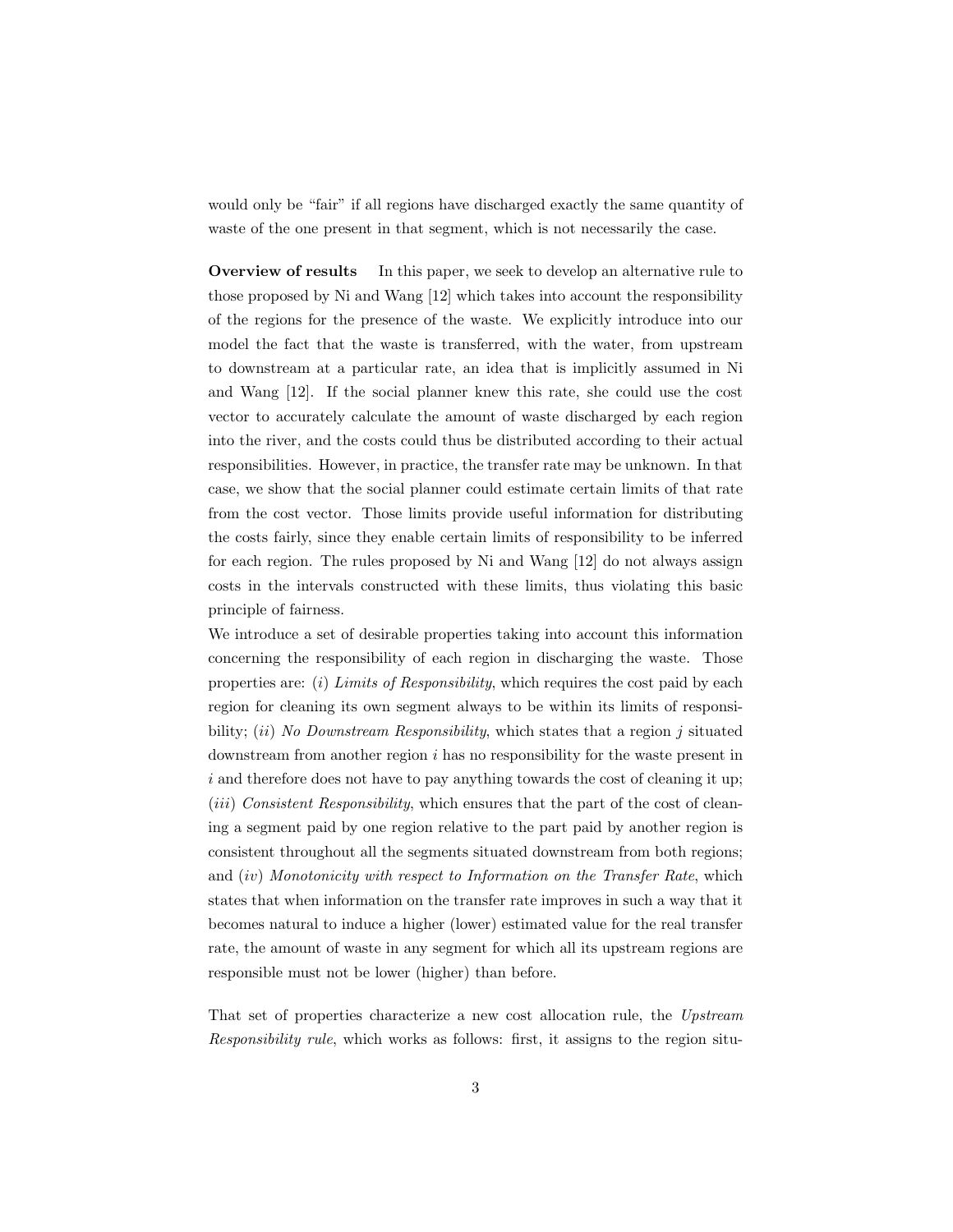ated in a given segment the mid-point in the interval between its lower and its higher limits of responsibility. The remaining cost of cleaning the segment in question is divided among the upstream regions, maintaining the proportions of the allocation of the cost of cleaning the previous segment.

Related literature The study of allocation problems using game theoretical and/or axiomatic models to solve issues related to transboundary rivers has developed in two directions. On the one hand (the *harmful side*) some authors have developed models for studying how to share the costs of cleaning a river among the regions located along it. On the other hand (the *beneficial side*) some papers have analyzed models for determining how to share water resources among the different regions along a river.

Among the papers dealing with the harmful side, which is the body of literature into which our paper fits, there are two main approaches. Several papers, starting with Ni and Wang [12] and including ours, consider a river as a segment divided into different regions and assume that the cost of cleaning each region is exogenously given. Along these lines, Ni and Wang [12] propose and characterize the two rules - Local Responsibility Sharing and Upstream Equal Sharing - described above. They also defend these rules as the Shapley values of two appropriately defined TU games and as solutions belonging to the core of this problem. Van den Brink and van der Laan [17] show that these additional results are particularizations of certain well-known results of cooperative game theory and they provide an alternative axiomatic characterization of these rules. This model is extended by Dong et al. [6] by considering a river as a network. Based on a different principle (the "polluter-pays" principle), Gómez-Rúa [9] defines water taxes according to regions' responsibilities for pollution and characterizes several cost allocation rules based on properties of those taxes. Other papers such as Gengenbach et al. [7] and van der Laan and Moes [16] take a substantially different approach by assuming that the cost allocation rule adopted may affect the decision of each region about how much waste to discharge.

On the beneficial side, papers generally analyze water allocation problems and the fair distribution of the welfare resulting from distributing the water of a river among different regions. Based on cooperative game theory, Ambec and Sprumont [2] model this situation by defining a coalitional form game. They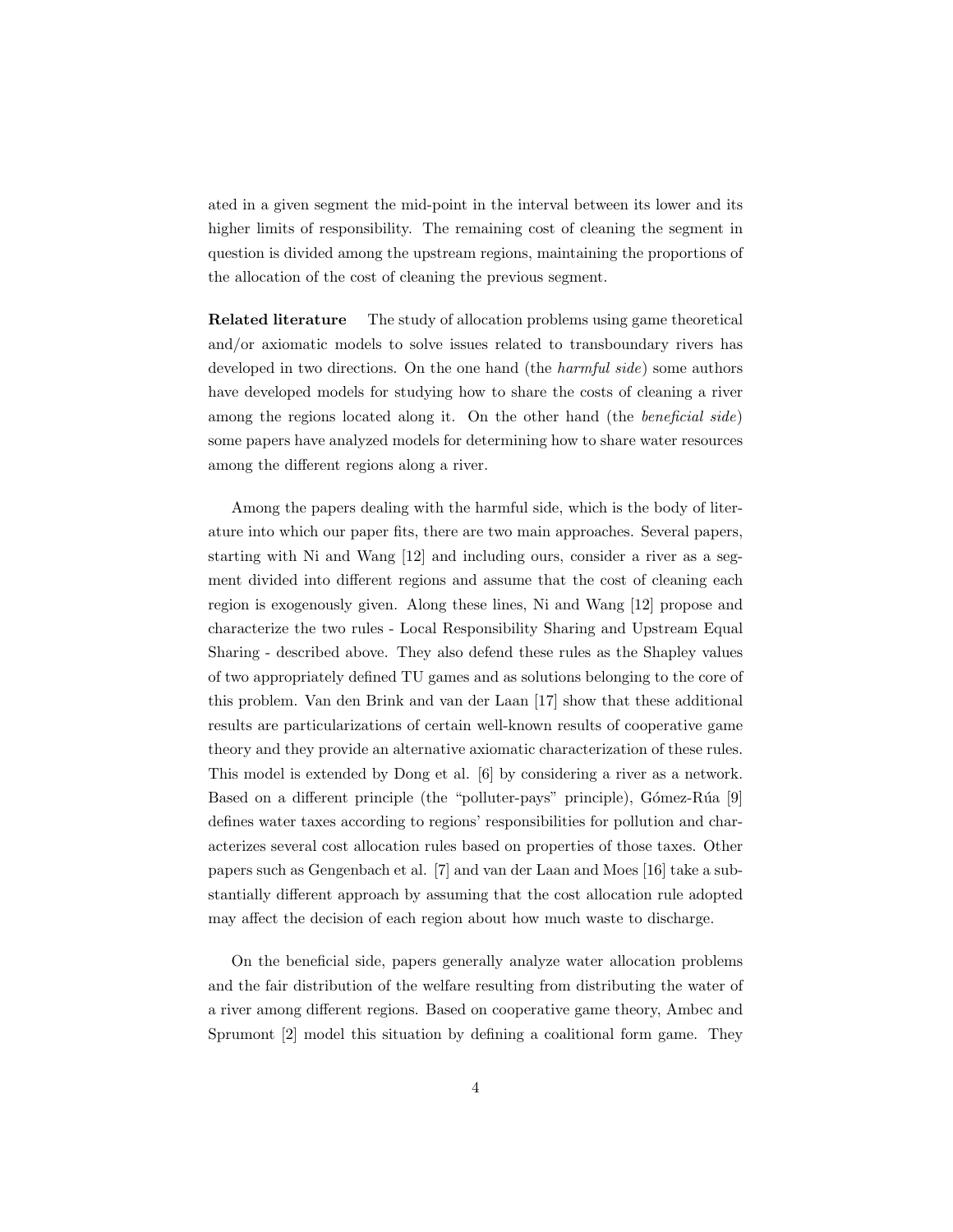analyze how water should be allocated across the agents and propose what monetary transfers should be made. Along these lines, Ambec and Ehlers [1] generalize the aforesaid model by allowing for satiable agents. Wang [19], using a similar model but with a market-based approach, analyzes efficient allocations when trade is restricted to neighboring agents along the river. Khmelnitskaya [10], and van der Brink et al. [18] extend the previous models by considering rivers with multiple springs.<sup>2</sup> Rebille and Richefort [15] analyze the problem of water allocation from a non-cooperative point of view.

Remainder The rest of this paper is organized as follows. Section 2 describes the model and introduces a result that shows that the cost vector can provide useful information worth considering when constructing a cost allocation rule based on responsibility. Section 3 discusses some axioms for cost allocation rules reflecting basic ideas of responsibility. Section 4 defines the Upstream Responsibility rule and provides a characterization of it based on the axioms defined previously. Section 5 concludes, with a discussion of how the basic model presented in the previous sections can be extended to cover more complex situations. The Appendix contains the proofs of the characterization result and the independence of the axioms.

### 2 The model

Consider a river which is divided into  $n$  segments of the same size from upstream to downstream. There is a set of regions, each of which is located in one of the segments, which have discharged waste into the river. This river has a transfer rate t that measures the proportion of waste that is transferred from one segment of the river to the next. This transfer rate may not be exactly known. Consider a general case in which the social planner knows that  $t$  is situated within an interval  $[t, \bar{t}] \subseteq [0, 1].^3$ 

There is a central agency that determines the cost of cleaning the river in each

<sup>2</sup>For more details on the use of cooperative game theory to model water allocation problems, readers are referred to any of the numerous surveys on the matter. See for instance, Béal et al. [5], Beard [4] and Parrachino et al. [14]

<sup>&</sup>lt;sup>3</sup>The case in which  $\underline{t} = \overline{t}$  is the situation in which the social planner knows the actual transfer rate, while the case in which  $t = 0$  and  $\bar{t} = 1$  is the case in which there is no information about  $t$ .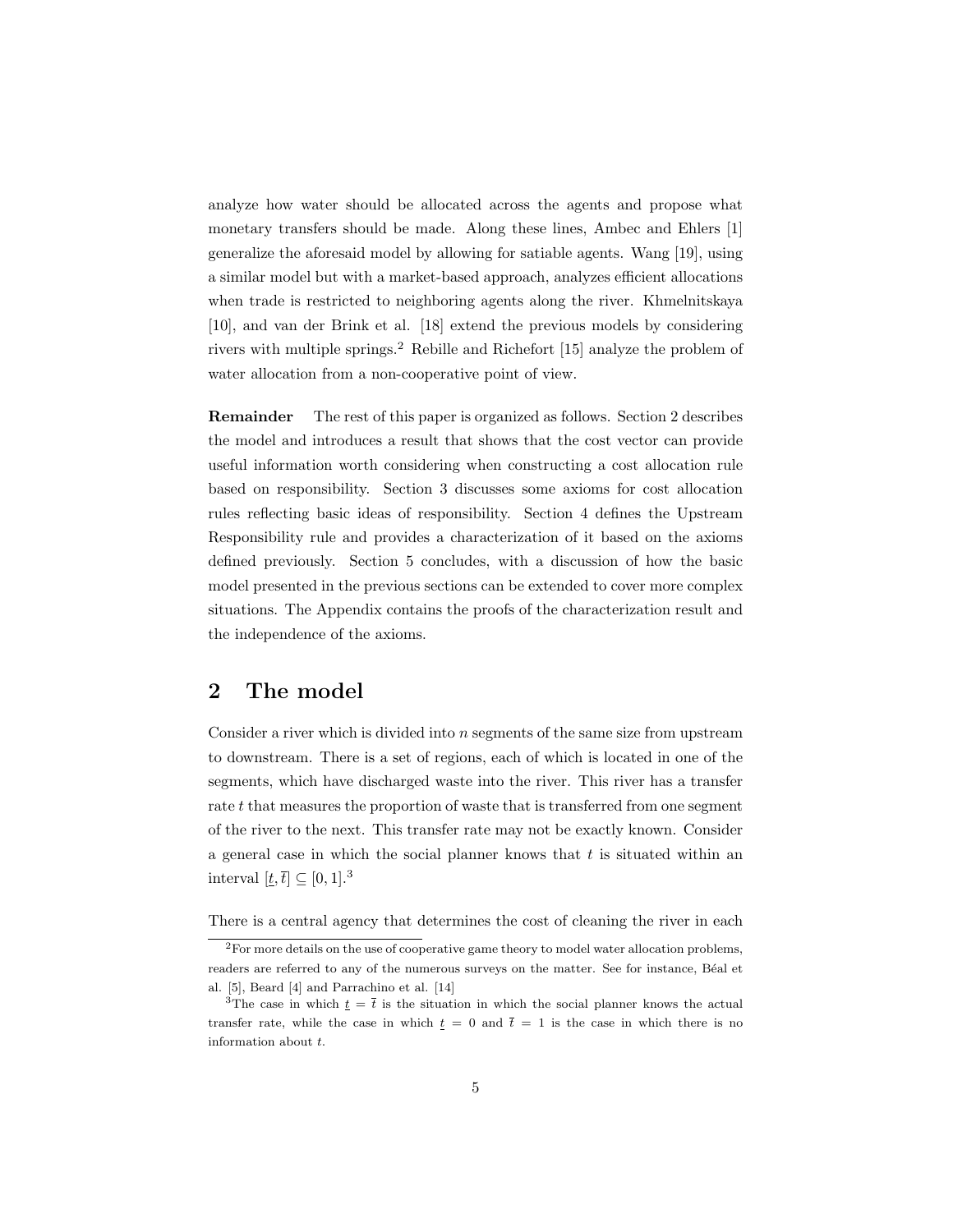segment. We assume that this cost is exactly the amount of waste present in the segment in question.<sup>4</sup> The agency has to allocate the costs of the cleaning process to the different regions in a fair way. Our main objective is to find rules for allocating those costs in a way that reflects the responsibility of each region in the discharging of the waste.

Formally, let  $N = \{1, ..., n\} \subset \mathbb{N}$  be a finite set of regions such that i is situated upstream of  $i + 1$  for all  $i \in \{1, ..., n-1\}$ . Let  $C = (c_1, ..., c_n) \in \mathbb{R}^n_+$  be the cleaning cost vector, where  $c_i$  represents the cost incurred to clean the river in region *i*. Then, a *cost allocation problem* is a tuple  $(N, C, \underline{t}, \overline{t})$ .<sup>5</sup>

A cost allocation rule is a mapping x that assigns to each problem  $(N, C, t, \bar{t})$  a vector  $x(N, C, \underline{t}, \overline{t}) = (x_1(N, C, \underline{t}, \overline{t}), \dots, x_n(N, C, \underline{t}, \overline{t})) \in \mathbb{R}_+^n$  such that ∑  $\sum_{i\in N} x_i(N, C, \underline{t}, \overline{t}) = \sum_{i\in N} c_i$ , where  $x_i(N, C, \underline{t}, \overline{t})$  represents the cost allocated to region  $i$  by the rule in this problem.<sup>6</sup>

The solution that the rule x assigns to a problem  $(N, C, \underline{t}, \overline{t})$  can be defined also as a matrix of size  $n \times n$ ,  $(x_i^j)_{i,j \in \{1,\ldots,n\}}(N, C, \underline{t}, \overline{t})$  such that  $\sum_{i \in N}$  $x_i^j(N, C, \underline{t}, \overline{t}) =$  $c_j$  and  $\sum_{j \in N}$  $x_i^j(N, C, \underline{t}, \overline{t}) = x_i(N, C, \underline{t}, \overline{t}).$  With this interpretation,  $x_i^j(N, C, \underline{t}, \overline{t})$ represents the part of the cost of cleaning the river in segment  $j$  that region  $i$ pays. When there is no risk of confusion about the description of the problem, we will only write  $x_i^j(\cdot)$ .

Although the transfer rate  $t$  cannot be totally known by the social planner, there is some information that can be deduced from the cleaning cost vector because some values of  $t$  may be incompatible with  $C$ .

<sup>4</sup>This assumption is made for the sake of fluency. We could have assumed instead that the cost of cleaning each segment is an increasing linear function of the amount of waste present in it, without essentially altering the results.

<sup>&</sup>lt;sup>5</sup>The problem can be defined directly by a triple  $(C, \underline{t}, \overline{t})$  given that the information on N is included in  $C$ . However, we prefer to maintain both to be consistent with the notation used by Ni and Wang [12].

<sup>&</sup>lt;sup>6</sup>The condition  $\sum_{i \in N} x_i(N, C, \underline{t}, \overline{t}) = \sum_{i \in N} c_i$  is imposed in the studies of Ni and Wang [12] and van der Brink and van der Laan [17] as an axiom called Efficiency. We consider that this property should be included in the definition of a rule.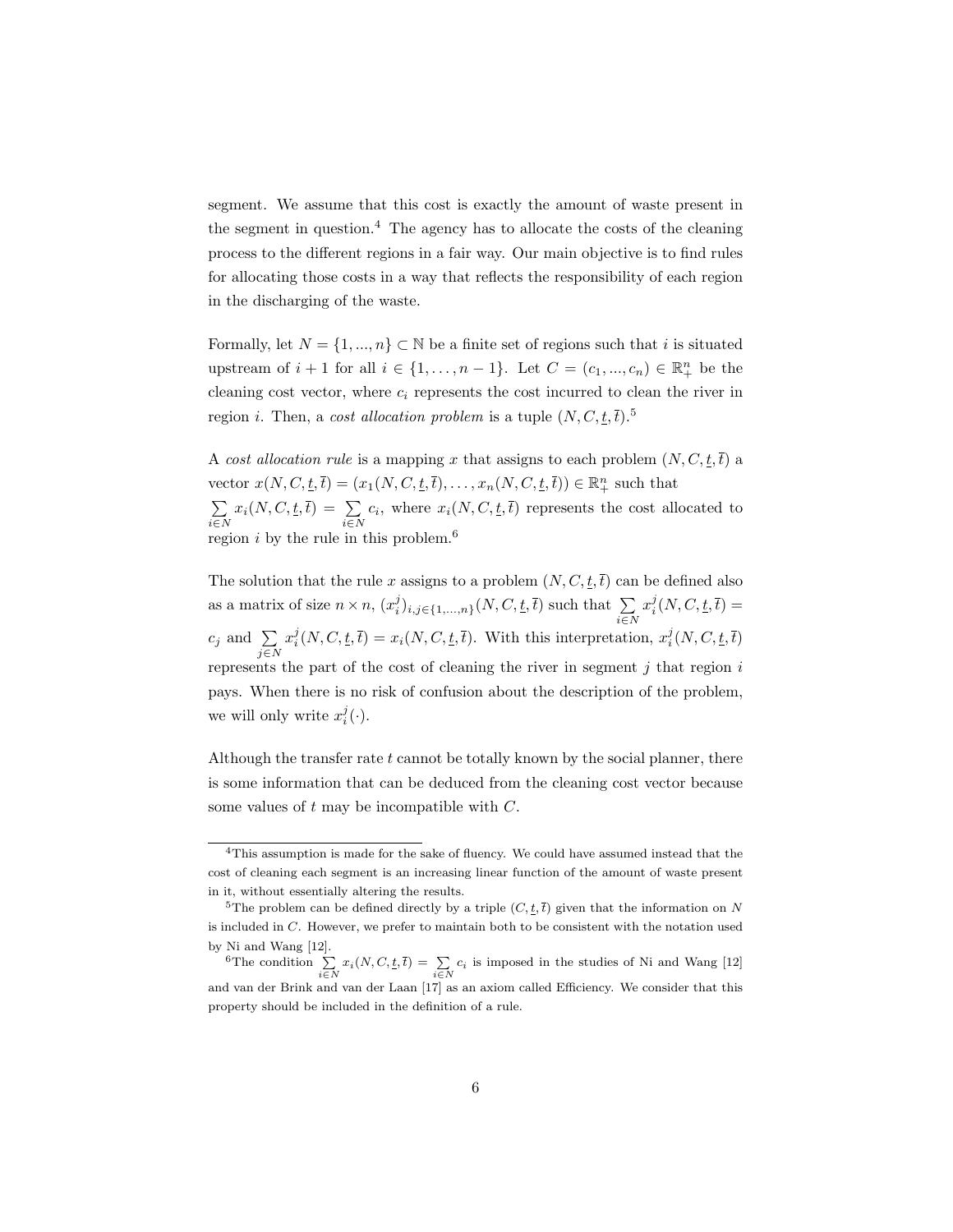**Proposition 1** Let  $(N, C, \underline{t}, \overline{t})$  be a problem. Then, the transfer rate t satisfies that  $t \leq \overline{t}^*(\overline{t}, C)$ , where

$$
\bar{t}^*(\bar{t}, C) = \min \left\{ \min_{i \in \{2, \ldots n-1\}} \left\{ \frac{c_i}{c_{i-1}} \right\}, \frac{c_n}{c_{n-1} + c_n}, \bar{t} \right\}.
$$

Additionally, any value of t between  $\underline{t}$  and  $\overline{t}^*(\overline{t}, C)$  is compatible with C.

**Proof.** Let  $(N, C, \underline{t}, \overline{t})$  be a problem. For any segment  $i \in N \setminus \{n\}$ , the cost that we observe,  $c_i$ , is the difference between all the waste entering the segment, denoted as  $V_i^*$ , and the amount transferred to the next segments, given by  $tV_i^*$ . Then,  $c_i = V_i^* - tV_i^*$  for all  $i \in \{1, ..., n-1\}$ .

Given that the waste cannot be transferred far from the most downstream region<sup>7</sup>, we have that  $c_n = V_n^*$ . Then,

$$
V_i^* = \begin{cases} \frac{c_i}{1-t} & \text{if } i \in \{1, ..., n-1\} \\ c_i & \text{if } i = n. \end{cases}
$$
 (1)

Let  $V_i$  be the amount of waste thrown into the water by region i. It is immediate that  $V_i \leq V_i^*$  given that upstream regions may transfer waste to region *i*. In particular, the amount thrown into the water by region  $i$  is the difference between the total amount entered segment  $i$  and the amount transferred from its immediate upstream segment. Then, for all  $i \in \{2, ..., n\}$ ,  $V_i = V_i^* - tV_{i-1}^*$ .

However, for  $i = 1$ , since there is no upstream region,  $V_1 = V_1^*$ . Then,

$$
V_i = \begin{cases} V_i^* & \text{if } i = 1\\ V_i^* - tV_{i-1}^* & \text{if } i \in \{2, \dots, n\}. \end{cases}
$$
 (2)

Using expressions (1) and (2), we can obtain an expression of  $V_i$  in terms of  $C$ and  $t$ :

<sup>7</sup>Note that the fact that the region furthest downstream accumulates all the waste that enters it, contrary to what occurs in the other regions, where part of the waste flows on to the next region downstream, introduces a particularity into the treatment of this region. This is compatible with the concept of the river ending in a lake which belongs to a single country. If, however, the river ends in the sea, the model can be easily adapted by dropping this differentiation between regions.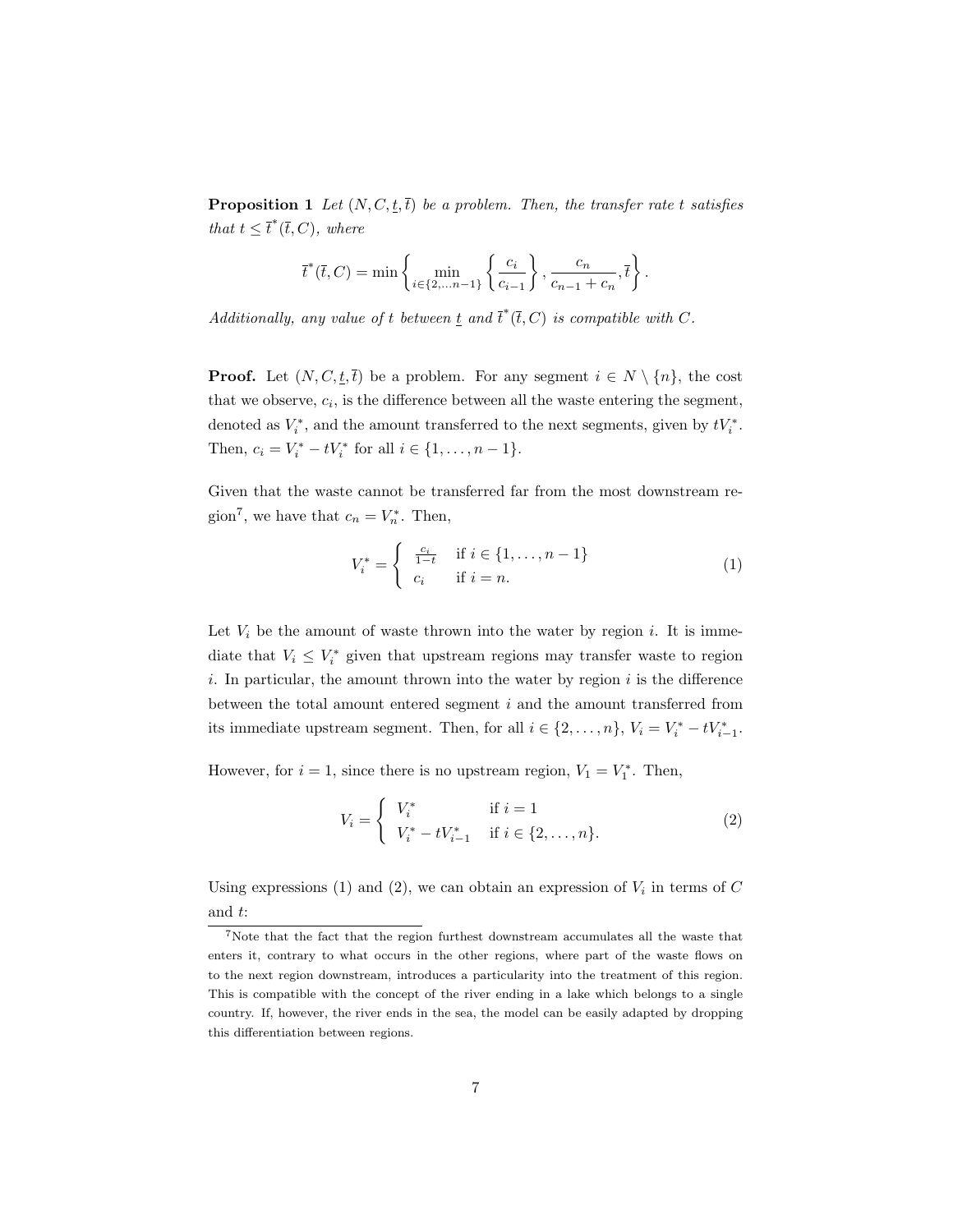$$
V_i = \begin{cases} \frac{c_i}{1-t} & \text{if } i = 1\\ \frac{c_i}{1-t} - \frac{c_{i-1}}{1-t}t & \text{if } i \in \{2,\dots, n-1\} \\ c_i - \frac{c_{i-1}}{1-t}t & \text{if } i = n. \end{cases}
$$
 (3)

Given that  $V_i$  is, by definition, non-negative and taking into account expression (3), we have that: (i)  $\frac{c_i}{1-t} - \frac{c_{i-1}}{1-t} t \geq 0$ , that is,  $t \leq \frac{c_i}{c_{i-1}}$  for all  $i \in \{2, \ldots, n-1\}$ , and (ii)  $c_n - \frac{c_{n-1}}{1-t} t \geq 0$ , so that,  $t \leq \frac{c_n}{c_n+c_{n-1}}$ . Additionally, it is easy to see from the previous reasoning that any value for t between  $\underline{t}$  and  $\overline{t}^*(\overline{t},C)$  is compatible with C. Then we have arrived at the desired result.  $\blacksquare$ 

Then, Proposition 1 allows us to reduce the uncertainty over the transfer rate. In particular, the cost vector C provides, jointly with  $\bar{t}$ , a maximum limit for this rate that we denote  $\bar{t}^*(\bar{t}, C)$ . To see the capacity of this result, consider the following example.

**Example 1** Suppose a problem in which  $N = \{1, 2, 3, 4\}$ , the cost vector is  $C = \{10, 16, 8, 24\}$  and the social planner has no information a priori about the transfer rate, i.e.,  $t = 0$  and  $\bar{t} = 1$ . Then, focusing on the costs of cleaning the segments, the information of the transfer of the waste can be improved using the result of Proposition 1. In this case, we obtain that  $t^*(\overline{t}, C) = \min\{\frac{8}{5}, \frac{1}{2}, \frac{3}{4}, 1\}.$ Therefore, Proposition 1 indicates that the transfer rate is at most one half and, then, the information of the transfer rate after observing the cost vector can be adapted.

Given a problem  $(N, C, \underline{t}, \overline{t})$ , we will denote by  $l_i^j(N, C, \underline{t}, \overline{t})$  the amount of waste present in segment  $j$  that has been discharged by region  $i$ . When there is no risk of confusion about the description of the problem, we simply write  $l_i^j(\cdot)$ . The real transfer rate t may be unknown, in which case  $l_i^j(\cdot)$  cannot be precisely calculated. However, some limits of this value can be deduced from the information about the transfer rate held by the social planner and from what the planner can infer from the cost vector via Proposition 1. We will denote the lower and higher limits of  $l_i^j(\cdot)$  by  $\underline{l}_i^j(\cdot)$  and  $\overline{l}_i^j$  $\sigma_i^{\prime}(\cdot)$ , respectively. The following proposition will provide formulas for  $\underline{l}^i_i(\cdot)$  and  $\overline{l}^i_i$  $i_i^i(\cdot)$  for all  $i \in N$ .<sup>8</sup>

 ${}^8$ It is also possible, but extremely tedious, to construct formulas for the limits of any  $l_i^j(\cdot)$ in a similar way, but these ones are sufficient for our purposes.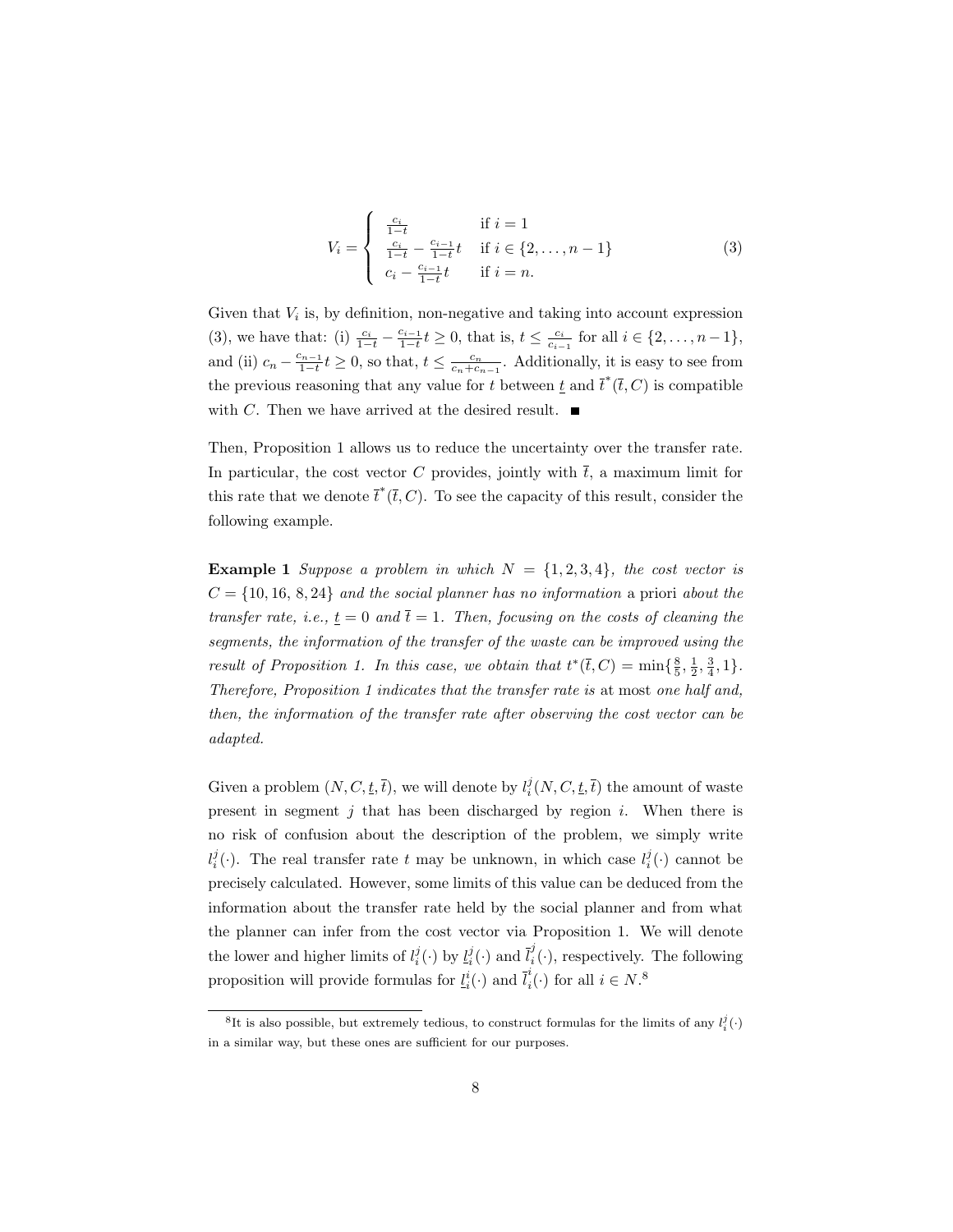**Proposition 2** Let  $(N, C, \underline{t}, \overline{t})$  be a problem. Then,

$$
l_i^i(\cdot) = \begin{cases} c_i & \text{if } i = 1\\ c_i - c_{i-1} \cdot \bar{t}^*(\bar{t}, C) & \text{if } i \in \{2, \dots, n-1\} \\ c_i - \frac{c_{i-1} \cdot \bar{t}^*(\bar{t}, C)}{1 - \bar{t}^*(\bar{t}, C)} & \text{if } i = n. \end{cases}
$$

$$
\bar{l}_i^i(\cdot) = \begin{cases} c_i & \text{if } i = 1 \\ c_i - c_{i-1} \cdot \underline{t} & \text{if } i \in \{2, \dots, n-1\} \\ c_i - \frac{c_{i-1} \cdot \underline{t}}{1 - \underline{t}} & \text{if } i = n. \end{cases}
$$

**Proof.** Let  $(N, C, \underline{t}, \overline{t})$  be a problem. First, take  $i = 1$ . Given that this region is the most upstream region in the river, it is straightforward that all the waste in this segment is of its own responsibility. Then,  $\underline{l}_1^1(\cdot) = \overline{l}_1^1$  $i_1^{\dagger}(\cdot) = c_1$ . Take now any  $i \in \{2, \ldots, n-1\}$ . In this case, we have that  $\frac{c_{i-1}}{1-t}$  units of waste entered in region  $i-1$ . Then,  $\frac{c_{i-1}\cdot t}{1-t}$  units of waste entered in region i from the immediate upstream region,  $i-1$ , and  $\frac{c_{i-1} \cdot t^2}{1-t}$  $\frac{-1 \cdot t}{1-t}$  of these units left region *i* to the immediate downstream region  $i + 1$ . Therefore,  $c_{i-1} \cdot t$  units of the waste present in region  $i$  are responsibility of the regions situated upstream from  $i$ . Then, given that  $t \in [t, \bar{t}^*(\bar{t}, C)],$  we have that  $l_i^i(\cdot) = c_i - c_{i-1} \cdot \bar{t}^*(\bar{t}, C)$  and  $\bar{l}_i^i$  $\sum_{i}^{i}(\cdot) = c_i - c_{i-1} \cdot \underline{t}.$ Similarly, if  $i = n$ , we have that  $\frac{c_{n-1}}{1-t}$  units of waste entered in region  $n-1$ . Then,  $\frac{c_{n-1} \cdot t}{1-t}$  units of waste entered and remain in region *n* from its upstream territories and, then,  $l_n^n(\cdot) = c_n - \frac{c_{n-1} \cdot \overline{t}^*(\overline{t},C)}{1 - \overline{t}^*(\overline{t},C)}$  $\frac{n-1}{n} \cdot \overline{t}^*(\overline{t},C)}{\overline{t}^*(\overline{t},C)}$  and  $\overline{l}_n^n$  $m_n(\cdot) = c_n - \frac{c_{n-1} \cdot t}{1-t}$ , given that  $n$  is the most downstream region. Then, the result is proved.  $\blacksquare$ 

It is natural to require that any rule that seeks to allocate costs in terms of each region's responsibility for producing the waste present in each segment should always respect the limits calculated in Proposition 2 when the costs are allocated. In the rest of this section, we discuss the two rules proposed by Ni and Wang [12] in relation to the fulfilment of this requirement. First, we introduce the formal definitions of those rules.<sup>9</sup>

<sup>9</sup>Although their formal definitions in Ni and Wang [12] only describe the total cost that each region pays for cleaning the whole river, we prefer to formulate them in terms of the exact distributions across the different segments.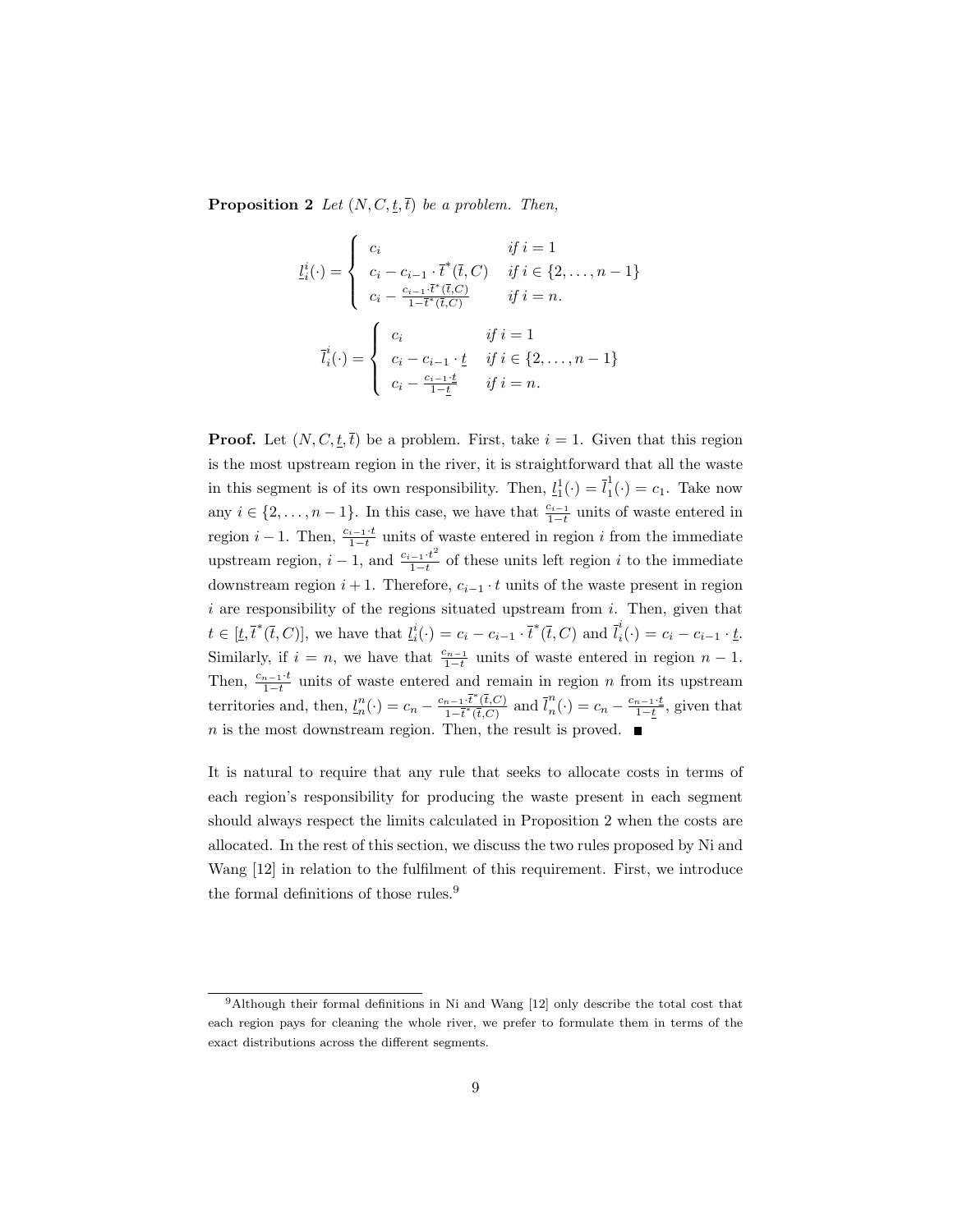**Definition 1** The Local Responsibility Sharing rule,  $\alpha$ , is given by

$$
\alpha_i^j(\cdot) = \begin{cases} 0 & \text{if } i \neq j \\ c_i & \text{if } i = j. \end{cases}
$$

**Definition 2** The Upstream Equal Sharing rule,  $\beta$ , is given by

$$
\beta_i^j(\cdot) = \begin{cases} 0 & \text{if } i > j \\ \frac{c_j}{j} & \text{if } i \le j. \end{cases}
$$

On the one hand, the Local Responsibility Sharing rule meets the aforesaid requirement of responsibility only when  $t = 0$ . However, it can only be accepted as a rule that allocates costs taking responsibilities into account if the real transfer rate,  $t$ , is 0 in all rivers. Nevertheless, this literature only makes sense when waste is transferred from one region to another, an idea that is totally realistic. On the other hand, the following example shows that, independently of the information about  $t$  ( $\underline{t}$  and  $\overline{t}$ ), the Upstream Equal Sharing rule does not satisfy the requirement of allocating costs within the intervals of responsibility defined in Proposition 2.

**Example 2** Consider the family of cost allocation problems  $(N, C, t, \overline{t})$  such that  $N = \{1, 2, 3, 4\}$  and  $C = \{10, 16, 8, 24\}$ . In all these problems, the Upstream Equal Sharing rule assigns to region 2 only half of the cost of cleaning its own segment; i.e.,  $\beta_2^2(\cdot) = 8$ . However, given that  $\bar{t}^*(\bar{t}, C) \leq \frac{1}{2}$ , it is easy to calculate from Proposition 2 that  $l_2^2(\cdot) \geq 11$  for all possible values of  $\underline{t}$  and  $\overline{t}$ . Hence, region 2 should pay at least 11 if responsibilities are considered.

### 3 Axioms

The axioms that we present for a rule are based on basic ideas about responsibility for the waste present in the river channel. The first axiom, Limits of Responsibility, seeks to avoid the problem found in the rules of Ni and Wang [12] studied in the previous section. To that end, the property requires that the cost paid by each region for cleaning its own segment should always be within the limits calculated in Proposition 2.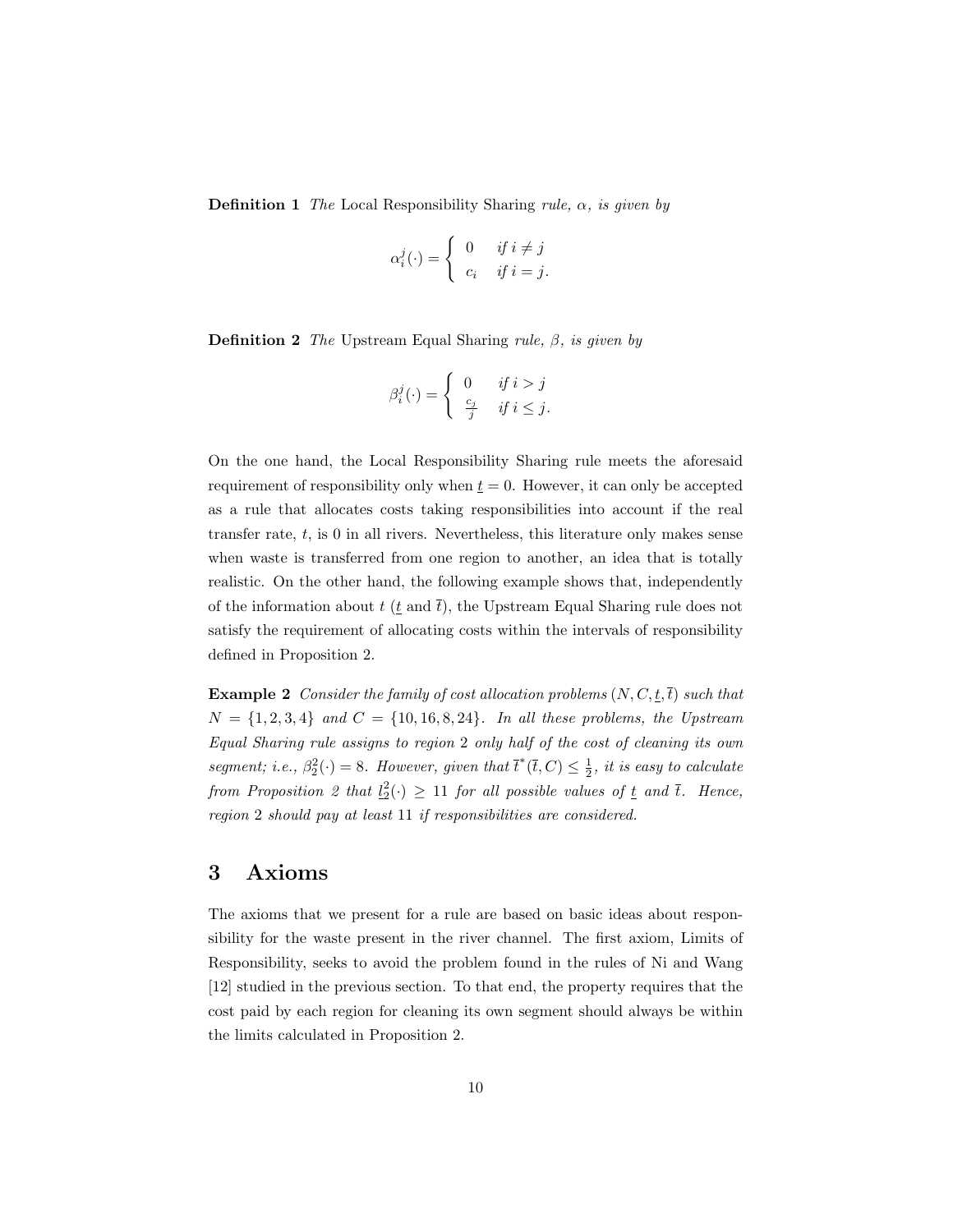**Limits of Responsibility** (LR): For all problems  $(N, C, \underline{t}, \overline{t})$ , and for all  $i \in N$ ,  $x_i^i(\cdot) \in [\underline{l}_i^i(\cdot), \overline{l}_i^i]$  $_{i}^{\iota}(\cdot)].$ 

The second axiom, No Downstream Responsibility, states that a region  $\dot{\eta}$ located downstream from another region  $i$  has no responsibility for the waste present in  $i$ , and should therefore not pay any part of the cost of cleaning it up.

No Downstream Responsibility (NDR): For all problems  $(N, C, \underline{t}, \overline{t})$  and all  $i, j \in N$  such that  $i < j$ ,  $x_j^i(\cdot) = 0$ .

To introduce the next property, Consistent Responsibility, assume three regions  $i, j$  and k such that i is located upstream from j and j upstream from  $k$ . A rule decides how the cost of cleaning the river in region  $j$  should be divided among all the regions depending on their responsibility for the waste present in this region. In particular, it establishes the responsibility of region  $i$  relative to the responsibility of region *j* for producing that waste  $\begin{pmatrix} x_i^j(N,C,t,\bar{t}) \\ \frac{j}{r(N,C,t,\bar{t})} \end{pmatrix}$  $\overline{x_j^j(N, C, \underline{t}, \overline{t})}$ ) . Thus, given that regions  $i$  and  $j$  do not produce any waste other than that which arrives at some time at  $j$ , the axiom states that the rule must establish the same degree of responsibility of region  $i$  relative to the responsibility of region  $j$  for the waste present in region  $k\left(\frac{x_i^k(N,C,t,\bar{t})}{x_k^k(N,C,t,\bar{t})}\right)$  $\frac{x_i^k(N, C, \underline{t}, \overline{t})}{x_j^k(N, C, \underline{t}, \overline{t})}$ .<sup>10</sup>

**Consistent Responsibility** (CR): For all problems  $(N, C, t, \overline{t})$  and all  $i, j, k \in$ N such that  $i < j < k$ ,

$$
x_j^j(\cdot) \cdot x_i^k(\cdot) = x_j^k(\cdot) \cdot x_i^j(\cdot).
$$

The last property, Monotonicity with respect to Information on the Transfer Rate, refers to situations in which, ceteris paribus, the information on the transfer rate improves. Given a problem  $(N, C, t, \overline{t})$ , it is known from Proposition 1 that the transfer rate t is within the interval  $[\underline{t}, \overline{t}^*(\overline{t}, C)]$ . Assume that information on the transfer rate becomes more precise in such a way that some previous possible values of  $t$  can now be ruled out; that is, consider a new problem  $(N, C, \underline{u}, \overline{u})$  such that  $[\underline{u}, \overline{u}^*(\overline{u}, C)] \subset [\underline{t}, \overline{t}^*(\overline{t}, C)]$ . If this informational improvement is such that the values discarded are mainly from the lower (higher) part of

<sup>10</sup>The axiom is not expressed in terms of these quotients but in terms of products so as to avoid indeterminate forms.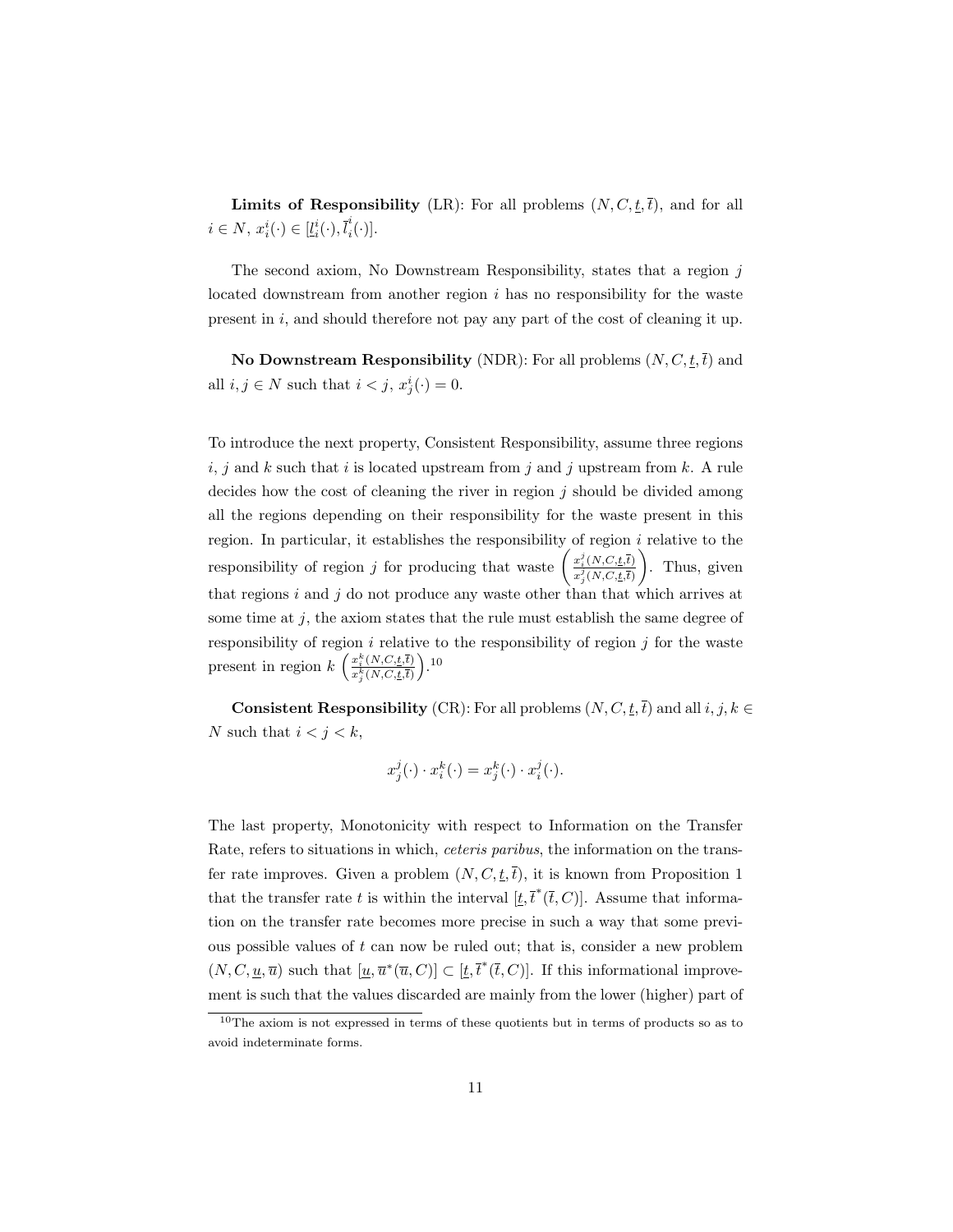the interval  $[t, \bar{t}^*(\bar{t}, C)]$ , it would be natural to induce a not lower (not higher) estimated value for the real transfer rate. Given that the cost vector is the same, the quantity of waste in any segment for which responsibility lies with all the upstream regions must be no lower (no higher) under the new estimation. Therefore, the axiom requires that for any segment the total amount paid by all its upstream regions for cleaning the segment in question should now be no lower (no higher).

Monotonicity with respect to Information on the transfer rate (MIT): For all problems  $(N, C, \underline{t}, \overline{t})$  and  $(N, C, \underline{u}, \overline{u})$  such that  $[\underline{u}, \overline{u}^*(\overline{u}, C)] \subset$  $[t, \overline{t}^*(\overline{t}, C)]$  and for all  $i, j \in N$  such that  $i < j$ ,

$$
\underline{u} - \underline{t} > \overline{t}^*(\overline{t}, C) - \overline{u}^*(\overline{u}, C) \Rightarrow \sum_{i < j} x_i^j(N, C, \underline{u}, \overline{u}) \ge \sum_{i < j} x_i^j(N, C, \underline{t}, \overline{t})
$$
\n
$$
\underline{u} - \underline{t} < \overline{t}^*(\overline{t}, C) - \overline{u}^*(\overline{u}, C) \Rightarrow \sum_{i < j} x_i^j(N, C, \underline{u}, \overline{u}) \le \sum_{i < j} x_i^j(N, C, \underline{t}, \overline{t}).
$$

Observe that the above list of axioms includes, on the one hand, a basic principle of fairness in this context (LR) and, on the other hand, a set of three very weak properties (NDR, CR and MIT) that are satisfied by many possible rules which are very different one from another (for example, both  $\alpha$  and  $\beta$ satisfy them). However, as shown below, the addition of LR to these three axioms isolates one particular rule.

### 4 The Upstream Responsibility rule and a characterization

This section presents a new cost allocation rule based on the responsibility of the agents involved in discharging waste into a river. We then characterize it using the four axioms from Section 3.

We begin by presenting our new rule, the Upstream Responsibility rule, in an intuitive way. To assign the total cost of cleaning each segment  $i$ , this rule first imputes to the region situated in that segment the mid-point in the interval between the lower and upper limits of its responsibility, obtained from Proposition 2. The remaining cost, if any, is allocated to the upstream regions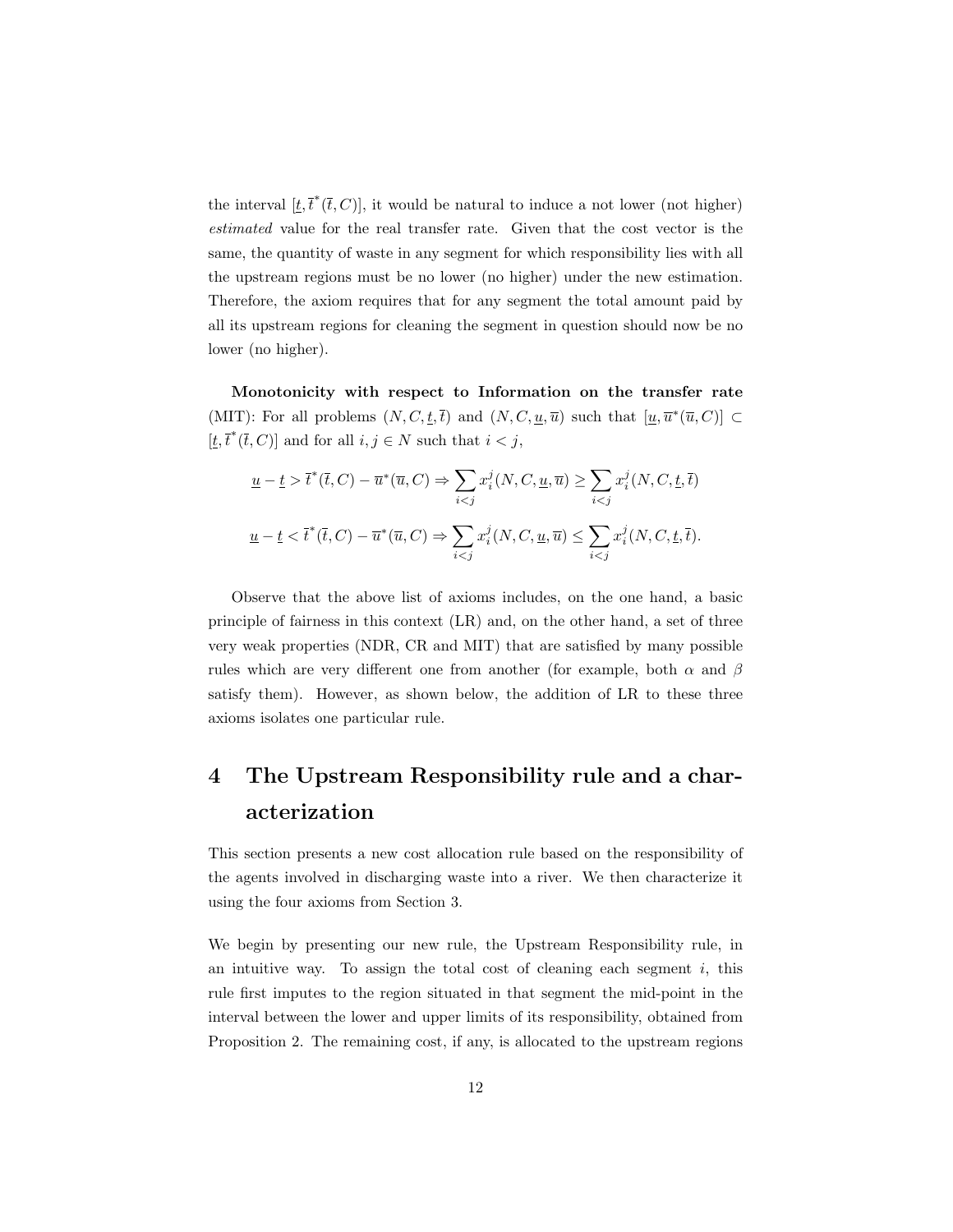in line with the proportions applied in the allocation of the cost of the previous segment. The formal definition of the rule is a little more complex.

**Definition 3** The Upstream Responsibility rule,  $\gamma$ , is given by:

$$
\gamma_i^j(N, C, \underline{t}, \overline{t}) = \left\{ \begin{array}{ll} 0 & \text{if } i > j, \\ & \\ c_i \cdot s^{j-i} - c_{i-1} \cdot s^{j+1-i} & \text{if } i \leq j < n, \\ & \\ c_i - \frac{c_{i-1} \cdot s}{1-s} & \text{if } i = j = n, \\ & \\ & \\ \frac{c_i \cdot s^{j-i} - c_{i-1} \cdot s^{j+1-i}}{1-s} & \text{if } i < j = n, \end{array} \right.
$$

where  $s = \frac{t + \overline{t}^*(\overline{t},C)}{2}$  $rac{(t,C)}{2}$  and  $c_0$  is set to 0.

In order to illustrate the solution proposed by our rule in comparison with those proposed in Ni and Wang [12], it is applied below to a particular cost allocation problem.

Example 3 Consider again the cost allocation problem defined in Example 1. The solutions proposed to this problem by each of the rules in Ni and Wang [12] are given by the following matrices:

$$
\alpha(\cdot) = \left(\begin{array}{cccc} 10 & 0 & 0 & 0 \\ 0 & 16 & 0 & 0 \\ 0 & 0 & 8 & 0 \\ 0 & 0 & 0 & 24 \end{array}\right)
$$

$$
\beta(\cdot) = \left(\begin{array}{cccc} 10 & 8 & \frac{8}{3} & 6 \\ 0 & 8 & \frac{8}{3} & 6 \\ 0 & 0 & \frac{8}{3} & 6 \\ 0 & 0 & 0 & 6 \end{array}\right).
$$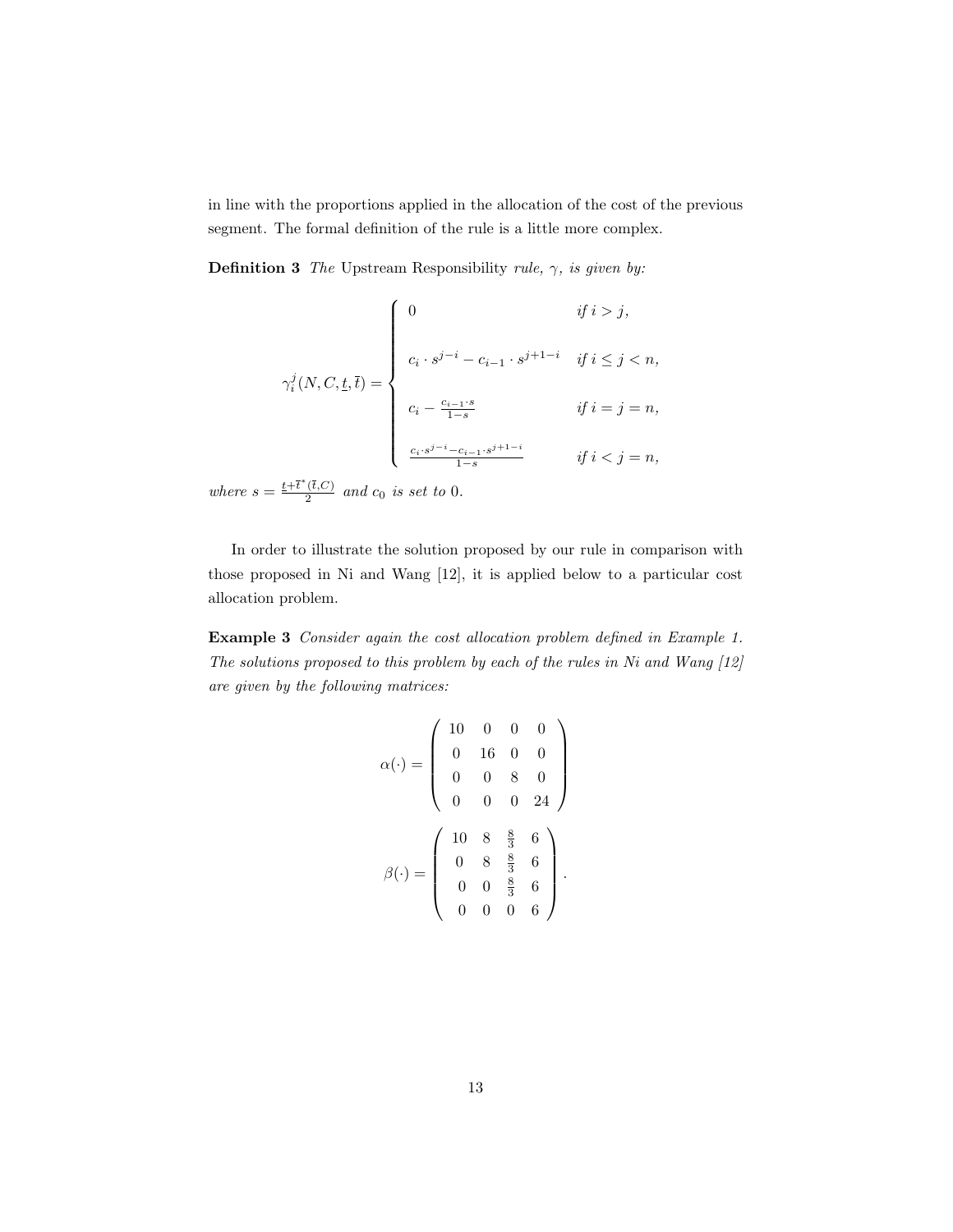In contrast, the Upstream Responsibility rule assigns to this problem the following solution:

$$
\gamma(\cdot) = \left(\begin{array}{cccc} 10 & \frac{5}{2} & \frac{5}{8} & \frac{5}{24} \\ 0 & \frac{27}{2} & \frac{27}{8} & \frac{9}{8} \\ 0 & 0 & 4 & \frac{4}{3} \\ 0 & 0 & 0 & \frac{64}{3} \end{array}\right)
$$

.

The following result states that the Upstream Responsibility rule is characterized by the combination of the four axioms introduced above.

Theorem 1 A rule satisfies LR, NDR, CR and MIT if and only if it is the Upstream Responsibility rule  $\gamma$ .

We also show that this characterization is tight.

Proposition 3 Axioms LR, NDR, CR and MIT are independent.

### 5 Concluding remarks

In this paper, we have shown that given a transboundary river with waste transfer, the costs of cleaning the various regions provides information about the responsibility of each of them in producing the waste. This information can be useful for a social planner who has to allocate those costs to the different regions fairly. According to the information on responsibilities inferred from the cost vector, we have proposed a new property, LR, which can be combined with three more basic properties (NDR, CR and MIT) to characterize a unique cost allocation rule: the Upstream Responsibility rule.

In order to infer this information about the responsibility of the various regions, we have followed a simplified model that enables us to obtain the results in a simpler manner. Although the model, as described, may seem too simple to be applied to real cost allocation problems, it is not difficult to extend it to more general situations. Some of those extensions are discussed below.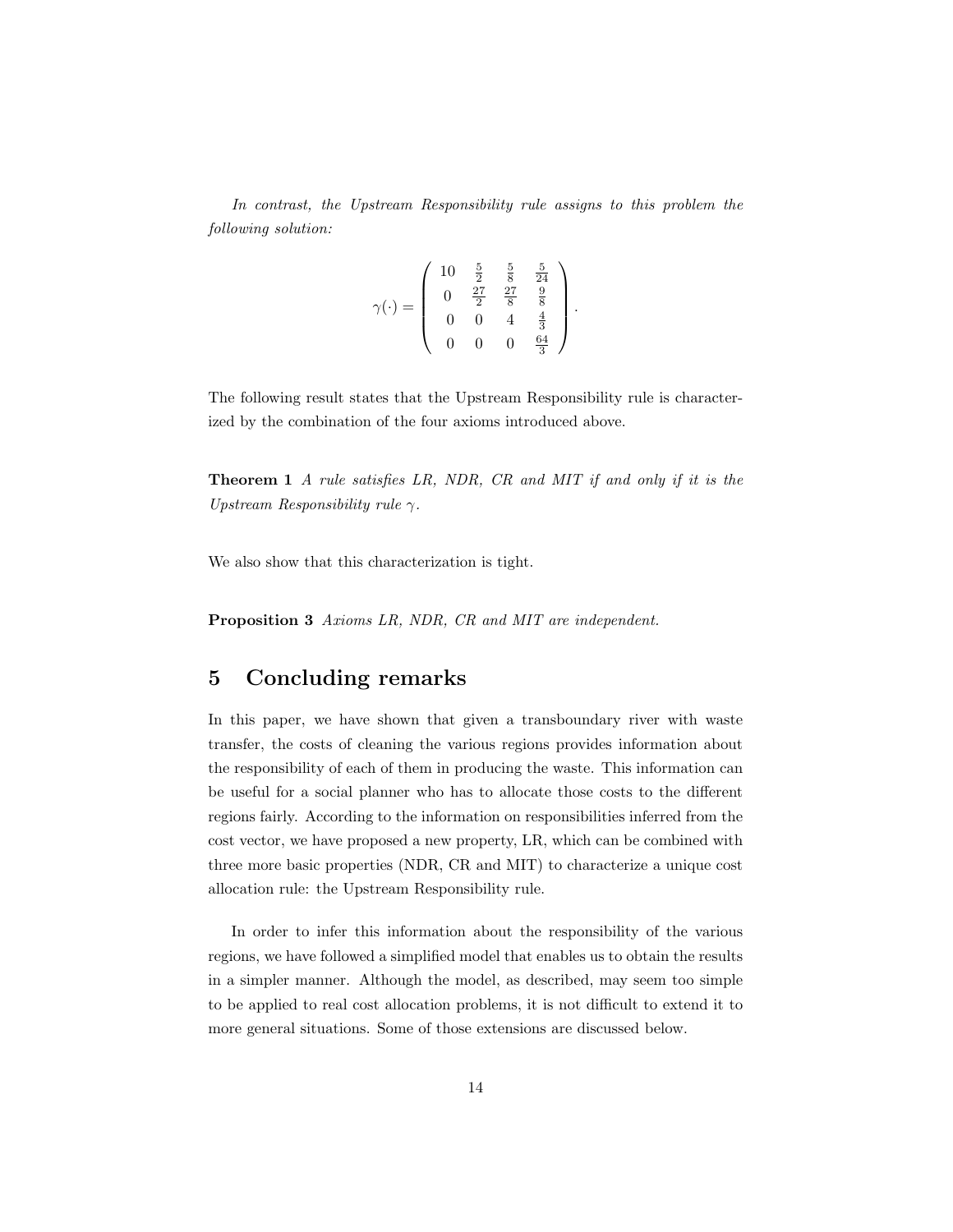One of the basic assumptions of our model is that a river is a segment divided into subsegments of the same size. We could posit a river with subsegments of different sizes to reflect that in reality regions occupy different extensions along a river. This case can easily be analyzed from our framework by dividing all regions into smaller subsegments of the same size (by using the maximum common divisor) and dividing the cost of cleaning each region proportionally among all those subsegments. Another natural extension of our model is to consider a river which is not a segment but a network divided into segments. This could be useful in modeling a river with tributaries and/or forks. In that case, all the results of the paper can be easily adapted by incorporating the number of outlets on each fork into the calculation of the limits of the transfer rate and extending the rule as Dong et al. [6] extend the rules of Ni and Wang [12].

Another implicit assumption of our model is that the uncertainty of the social planner on the transfer rate takes the form of a random variable with uniform distribution, so the mean value between  $\underline{t}$  and  $\overline{t}^*(\overline{t}, C)$  is always a good estimator of  $t$ . However, different distributions may be assumed a priori and, for those cases, a reformulation of axiom MIT would be necessary. To be more precise, we would have to consider a modified version of MIT in which the changes in the intervals are evaluated on the basis not of their lengths but of their masses of probability of the specific random variable assumed. As a result, the rule characterized would change to one in which the transfer rate considered in allocating costs would be the expected value of the random variable after truncating it at  $\bar{t}^*(\bar{t}, C)$ .

Finally, another basic assumption of our model is that the transfer rate is constant along the river. A natural extension of the model in this regard would be to consider that the transfer rate changes in some areas of the river. This could be useful in modeling rivers that run through changing terrain. In that case, the model could be adapted by dividing the problem into subproblems with homogeneous terrain. By applying Proposition 1 to each of them, different limits can be deduced for each particular transfer rate.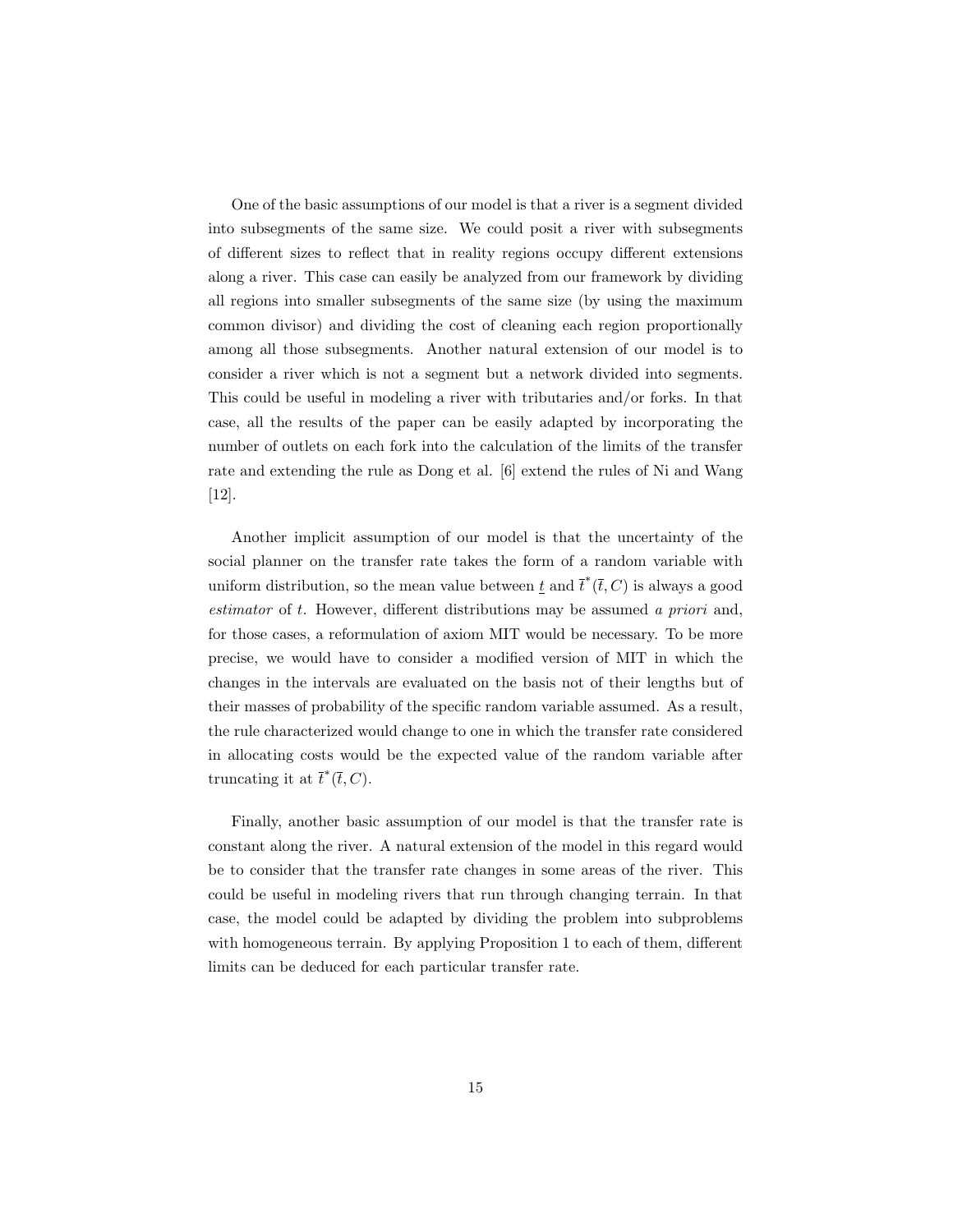### Appendix

### Proof of Theorem 1

First, it is easy to see that the Upstream Responsibility rule  $\gamma$  satisfies LR, NDR, CR and MIT. To prove the other implication, consider a problem  $(N, C, \underline{t}, \overline{t})$  and its corresponding  $\bar{t}^*(\bar{t}, C)$  inferred from Proposition 1. Let x be a rule satisfying LR, NDR, CR and MIT. We are going to show that  $x$  has to correspond to  $\gamma$ .

We will calculate the assignment given by  $x$  in  $n$  steps. In the  $j$ −th step, we calculate the values of  $x_i^j(\cdot)$  for all  $i \in \{1, \ldots, n\}$ .

- Step 1: We distribute the cost  $c_1$ . In this case, by NDR,  $x_i^1(\cdot) = 0$  for all  $i > 1$ . Then, by definition of a rule,  $x_1^1(\cdot) = c_1$ . If  $n = 1$ , the proof is finished. If  $n > 1$ , go to step 2.
- Step 2: We distribute the cost  $c_2$ . By NDR,  $x_i^2(N, C, \underline{t}, \overline{t}) = 0$  for all  $i > 2$ . Consider other problem  $(N, C, s, s)$ , where  $s = \frac{t + \bar{t}^*(\bar{t}, C)}{2}$  $\frac{(t,C)}{2}$ . Now, we have two cases:
	- If  $n = 2$ , we have by LR that  $x_2^2(N, C, s, s) = c_2 \frac{c_1 \cdot s}{1 s}$ . We are going to prove that  $x_2^2(N, C, s, s) = x_2^2(N, C, \underline{t}, \overline{t})$ . If  $\underline{t} = s = \overline{t}^*$ , it is straightforward that they are equal. For the rest of the cases, consider all problems  $(N, C, r, r)$  such that  $r \in [\underline{t}, s)$ . Then, by LR we have that  $x_2^2(N, C, r, r) = c_2 - \frac{c_1 \cdot r}{1 - r}$ . Given that  $r - \underline{t} < \overline{t}^* - r$ , we have by MIT that  $x_1^2(N, C, r, r) \leq x_1^2(N, C, \underline{t}, \overline{t})$  and then, by definition,  $x_2^2(N, C, r, r) \geq x_2^2(N, C, \underline{t}, \overline{t})$ . Therefore,  $x_2^2(N, C, \underline{t}, \overline{t}) \leq c_2$  $\frac{c_1 \cdot (s-\varepsilon)}{1-(s-\varepsilon)}$  for all  $\varepsilon \geq 0$ . Similarly, we can deduce that  $x_2^2(N, C, u, u) \leq$  $x_2^2(N, C, \underline{t}, \overline{t})$  for all  $u \in (s, \overline{t}^*]$  and, then,  $x_2^2(N, C, \underline{t}, \overline{t}) \ge c_2 - \frac{c_1 \cdot (s + \varepsilon)}{1 - (s + \varepsilon)}$ for all  $\varepsilon \geq 0$ . Then, the unique possibility is that  $x_2^2(N, C, \underline{t}, \overline{t}) =$  $x_2^2(N, C, s, s)$ . Therefore,  $x_2^2(N, C, \underline{t}, \overline{t}) = c_2 - \frac{c_1 \cdot s}{1 - s}$  and, then, by definition,  $x_1^2(N, C, \underline{t}, \overline{t}) = \frac{c_1 \cdot s}{1 - s}$ .
	- If  $n > 2$ , we have by LR that  $x_2^2(N, C, s, s) = c_2 c_1 \cdot s$ . We are going to prove that  $x_2^2(N, C, s, s) = x_2^2(N, C, \underline{t}, \overline{t})$ . If  $\underline{t} = s = \overline{t}^*$ , it is straightforward that they are equal. For the rest of the cases, consider all problems  $(N, C, r, r)$  such that  $r \in [t, s)$ . Then, by LR we have that  $x_2^2(N, C, r, r) = c_2 - c_1 \cdot r$ . Given that  $r - \underline{t} < \overline{t}^* - r$ , we have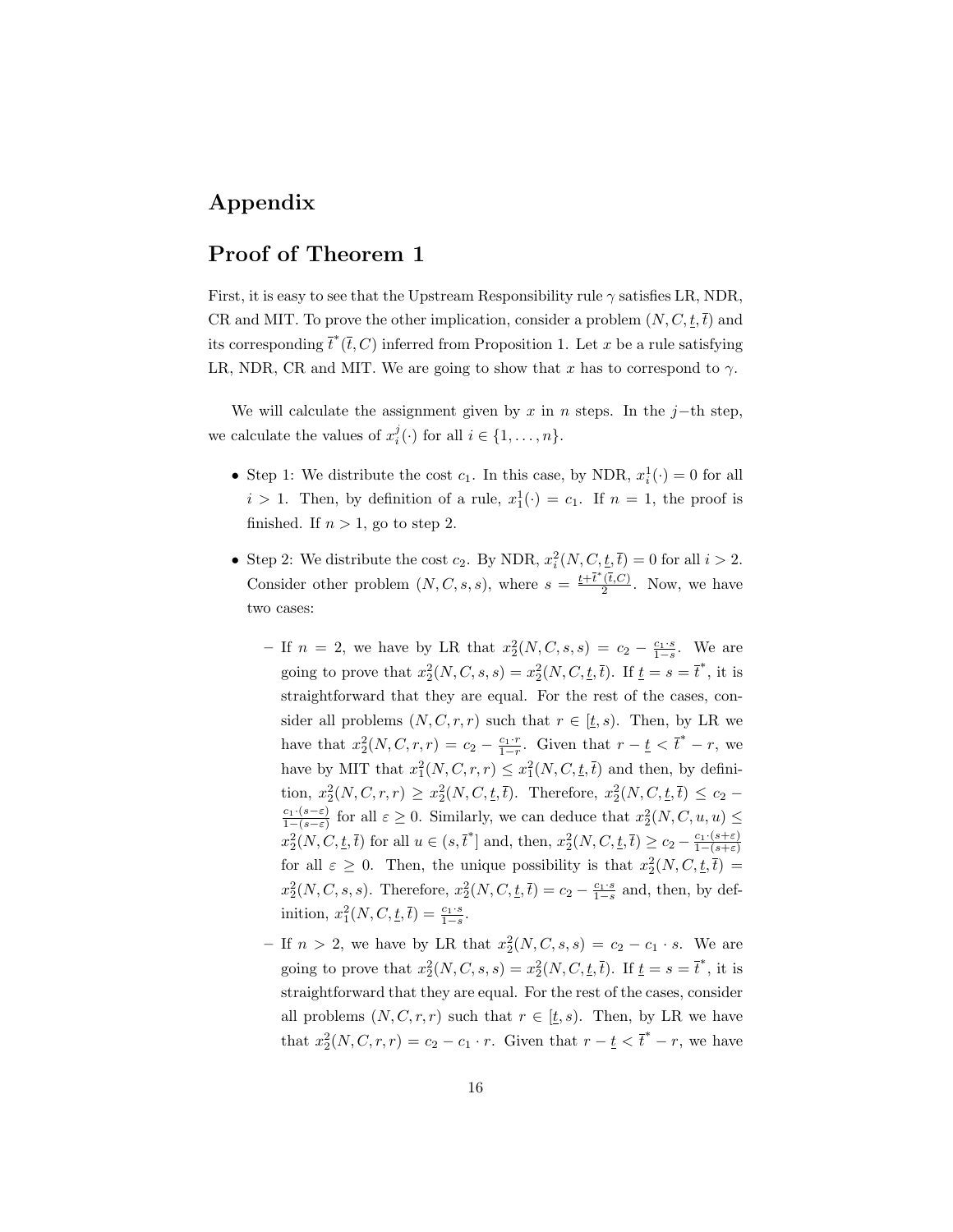by MIT that  $x_1^2(N, C, r, r) \leq x_1^2(N, C, \underline{t}, \overline{t})$  and then, by definition,  $x_2^2(N, C, r, r) \geq x_2^2(N, C, t, \bar{t}).$  Therefore,  $x_2^2(N, C, t, \bar{t}) \leq c_2 - c_1$ .  $(s - \varepsilon)$  for all  $\varepsilon \geq 0$ . Similarly, we can deduce that  $x_2^2(N, C, u, u) \leq$  $x_2^2(N, C, \underline{t}, \overline{t})$  for all  $u \in (s, \overline{t}^*]$  and, then,  $x_2^2(N, C, \underline{t}, \overline{t}) \ge c_2 - c_1 \cdot (s + \varepsilon)$ for all  $\varepsilon \geq 0$ . Then, the unique possibility is that  $x_2^2(N, C, \underline{t}, \overline{t}) =$  $x_2^2(N, C, s, s)$ . Therefore,  $x_2^2(N, C, \underline{t}, \overline{t}) = c_2 - c_1 \cdot s$  and, then, by definition,  $x_1^2(N, C, \underline{t}, \overline{t}) = c_1 \cdot s$ . Now, go to step 3.

- Step *j*, with  $j \in \{3, \ldots, n\}$ : We distribute the cost  $c_j$ . By the application of NDR,  $x_i^j(N, C, \underline{t}, \overline{t}) = 0$  for all  $i > j$ . Consider other problem  $(N, C, s, s)$ , where  $s = \frac{t + \overline{t}^*(\overline{t}, C)}{2}$  $\frac{(t, C)}{2}$ . Now, we have two cases:
	- If  $n = j$ , we have by LR that  $x_n^n(N, C, s, s) = c_n \frac{c_{n-1} \cdot s}{1 s}$ . We are going to prove that  $x_n^n(N, C, s, s) = x_n^n(N, C, \underline{t}, \overline{t})$ . If  $\underline{t} = s = \overline{t}^*$ , it is straightforward that they are equal. For the rest of the cases, consider all problems  $(N, C, r, r)$  such that  $r \in [\underline{t}, s)$ . Then, by LR we have that  $x_n^n(N, C, r, r) = c_n - \frac{c_{n-1} \cdot r}{1-r}$ . Given that  $r - \underline{t}$  $\bar{t}^* - r$ , we have by MIT that  $\sum$  $i$  $\lt$  $n$  $x_i^n(N, C, r, r) \leq \sum$  $i$  $\lt$  $n$  $x_i^n(N, C, \underline{t}, \overline{t})$ and then, by definition,  $x_n^n(N, C, r, r) \ge x_n^n(N, C, \underline{t}, \overline{t})$ . Therefore,  $x_n^n(N, C, \underline{t}, \overline{t}) \leq c_n - \frac{c_{n-1} \cdot (s-\varepsilon)}{1-(s-\varepsilon)}$  for all  $\varepsilon \geq 0$ . Similarly, we can deduce that  $x_n^n(N, C, u, u) \leq x_n^n(N, C, \underline{t}, \overline{t})$  for all  $u \in (s, \overline{t}^*)$  and,  $_n(1, \ldots, u, u) \geq u_n$ then,  $x_n^n(N, C, \underline{t}, \overline{t}) \geq c_n - \frac{c_{n-1} \cdot (s+\varepsilon)}{1-(s+\varepsilon)}$  for all  $\varepsilon \geq 0$ . Then, the unique possibility is that  $x_n^n(N, C, \underline{t}, \overline{t}) = x_n^n(N, C, s, s)$ . Therefore,  $x_n^n(N, C, \underline{t}, \overline{t}) = c_n - \frac{c_{n-1} \cdot s}{1-s}$  and, by definition,  $\sum_{n=1}^{n-1} x_i^n(N, C, \underline{t}, \overline{t}) =$  $\frac{c_{n-1} \cdot s}{1-s}$ . By CR,  $x_i^n(N, C, \underline{t}, \overline{t}) \cdot x_k^{n-1}(N, C, \underline{t}, \overline{t}) = x_k^n(N, C, \underline{t}, \overline{t}) \cdot x_i^{n-1}(N, C, \underline{t}, \overline{t})$ for all  $i, k \in \{1, ..., n-1\}$  Or, equivalently,  $x_i^n(N, C, \underline{t}, \overline{t}) \cdot \sum_{i=1}^{n-1}$  $i=1$  $x_i^{n-1}(N, C, \underline{t}, \overline{t}) =$  $x_i^{n-1}(N, C, \underline{t}, \overline{t}) \cdot \sum_{i=1}^{n-1}$  $\frac{i=1}{i}$  $x_i^n(N, C, \underline{t}, \overline{t})$  for all  $i \in \{1, \ldots, n-1\}$ .

Given that  $\sum_{i=1}^{n-1} x_i^{n-1}(N, C, \underline{t}, \overline{t}) = c_{n-1}$  and that we also know from  $i=1$ step  $j-1$  that  $x_i^{n-1}(N, C, \underline{t}, \overline{t}) = c_i \cdot s^{n-1-i} - c_{i-1} \cdot s^{n-i}$ , we have that for all  $i \in \{1, \ldots, n-1\},\$ 

$$
x_i^n(N, C, \underline{t}, \overline{t}) = \frac{c_i \cdot s^{n-i-1} - c_{i-1} \cdot s^{n-i}}{c_{n-1}} \cdot \frac{c_{n-1} \cdot s}{1 - s}.
$$

Therefore, for all  $i \in \{1, \ldots, n-1\}$ ,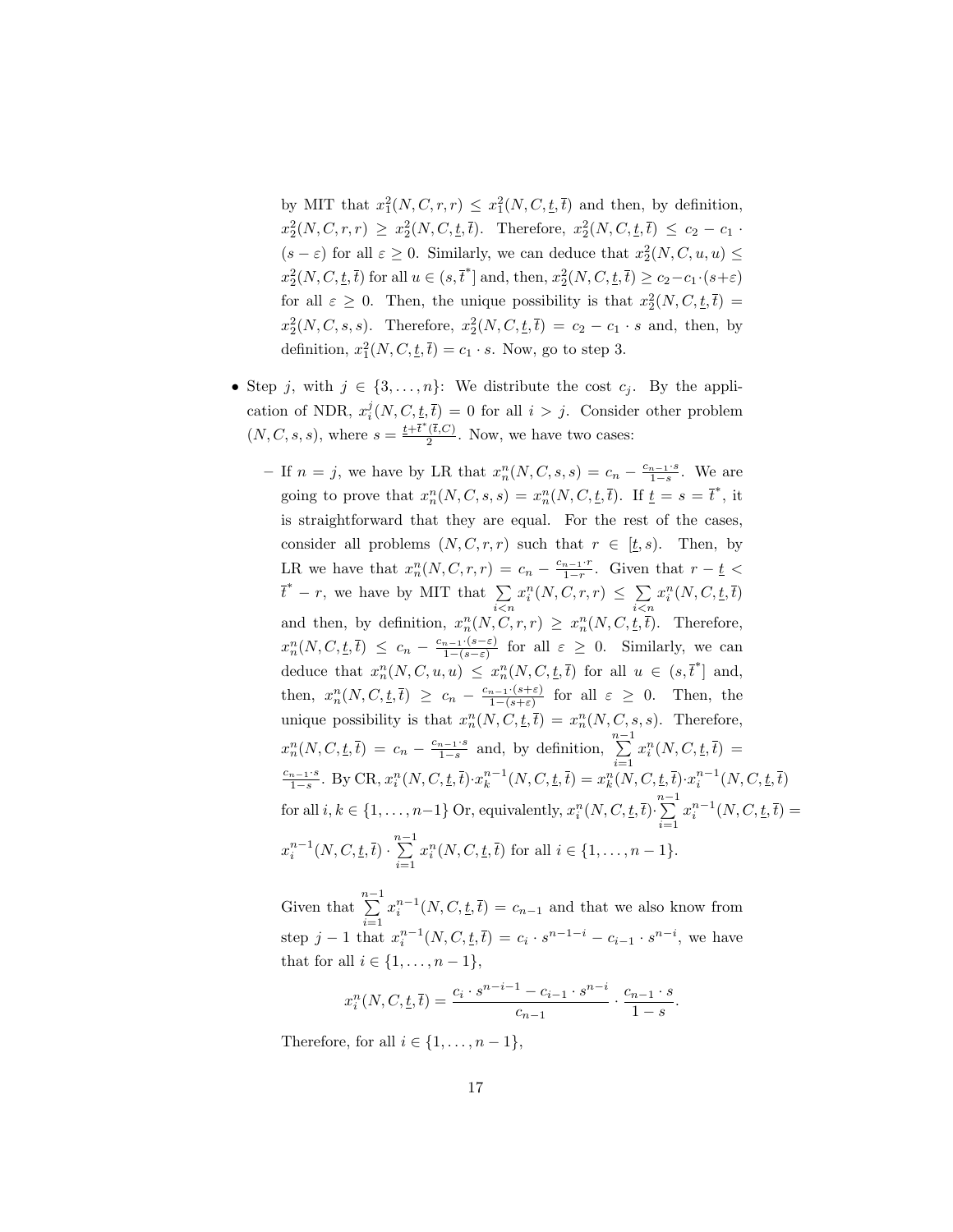$$
x_i^n(N, C, \underline{t}, \overline{t}) = \frac{c_i \cdot s^{n-i} - c_{i-1} \cdot s^{n-i+1}}{1 - s}.
$$

- If  $n > j$ , we have by LR that  $x_j^j(N, C, s, s) = c_j - c_{j-1} \cdot s$ . As before, we can prove by MIT that  $x_j^j(N, C, s, s) = x_j^j(N, C, \underline{t}, \overline{t})$  and, then,  $x_j^j(N, C, \underline{t}, \overline{t}) = c_j - c_{j-1} \cdot s$ . Then, we have that  $\sum_{j=1}^{j-1}$  $\frac{i=1}{i}$  $x_i^j(N, C, \underline{t}, \overline{t}) =$  $c_{j-1} \cdot s$ . By CR,  $x_i^j(N, C, \underline{t}, \overline{t}) \cdot x_k^{j-1}(N, C, \underline{t}, \overline{t}) = x_k^j(N, C, \underline{t}, \overline{t}) \cdot x_i^{j-1}(N, C, \underline{t}, \overline{t})$ for all  $i, k \in \{1, \ldots, j-1\}$ . Or, equivalently,  $x_i^j(N, C, \underline{t}, \overline{t}) \cdot \sum_{i=1}^{j-1}$  $i=1$  $x_i^{j-1}(N, C, \underline{t}, \overline{t}) =$  $x_i^{j-1}(N, C, \underline{t}, \overline{t}) \cdot \sum_{i=1}^{j-1}$  $\frac{i=1}{i}$  $x_i^j(N, C, \underline{t}, \overline{t})$  for all  $i \in \{1, \ldots, j-1\}$ .

Given that  $\sum_{i=1}^{j-1} x_i^{j-1}(N, C, \underline{t}, \overline{t}) = c_{j-1}$  and that we also know from  $i=1$ step  $j-1$  that  $x_i^{j-1}(N, C, \underline{t}, \overline{t}) = c_i \cdot s^{j-1-i} - c_{i-1} \cdot s^{j-i}$ , we have that for all  $i \in \{1, ..., j - 1\}$ ,

$$
x_i^j(N, C, \underline{t}, \overline{t}) = \frac{c_i \cdot s^{j-1-i} - c_{i-1} \cdot s^{j-i}}{c_{j-1}} \cdot c_{j-1} \cdot s.
$$

Therefore, for all  $i \in \{1, \ldots, j-1\}$ ,

$$
x_i^j(N, C, \underline{t}, \overline{t}) = c_i \cdot s^{j-i} - c_{i-1} \cdot s^{j+1-i}.
$$

Now, go to step  $j + 1$ .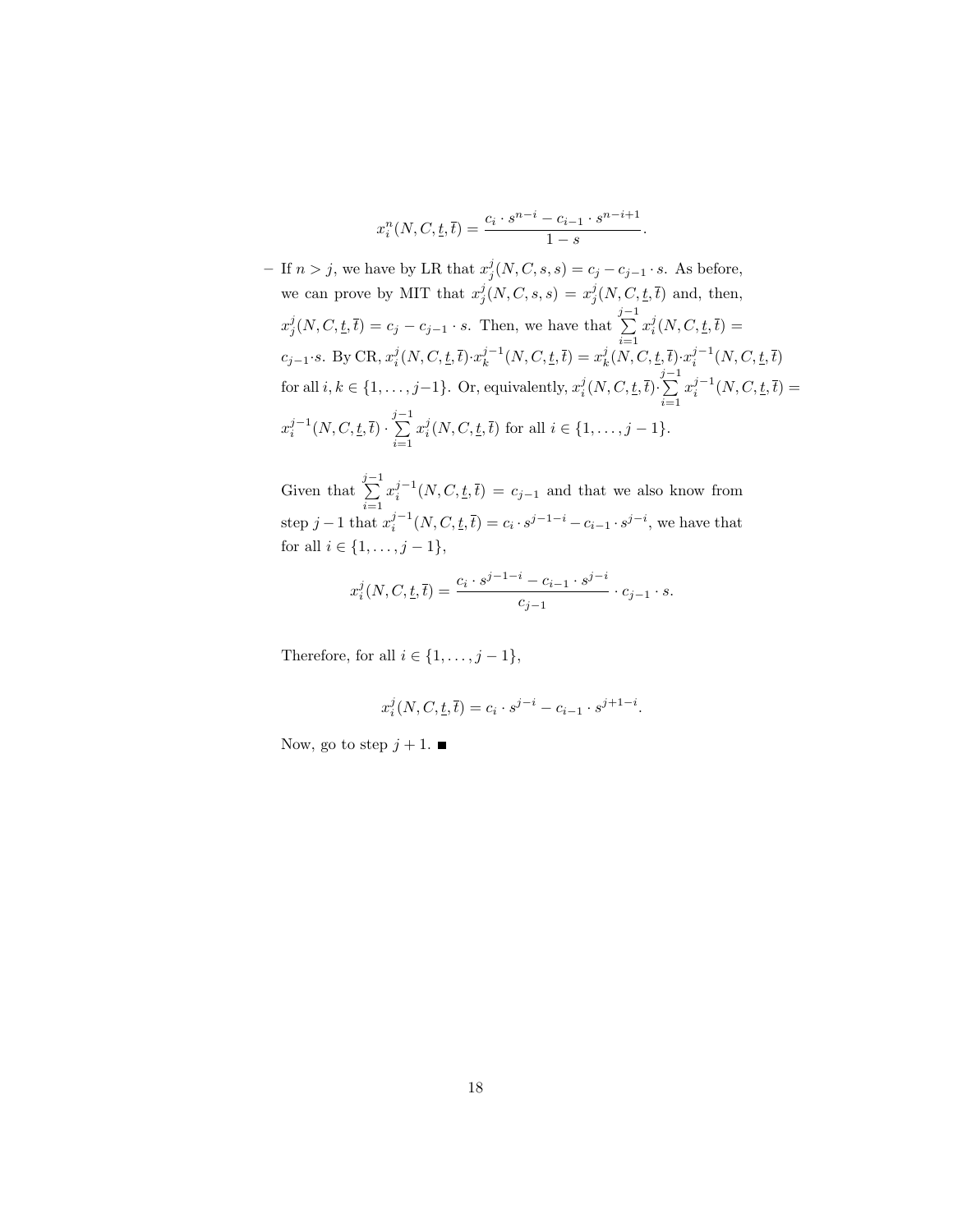### Proof of Proposition 3

The following examples prove that the axioms are independent.

Limits of Responsibility: The Upstream Equal Sharing rule,  $\beta$ , introduced by Ni and Wang [12] satisfies NDR, CR and MIT. However, it does not satisfy LR as we have shown in Example 2.

No Downstream Responsibility: Let  $\omega$  be the following rule:

$$
\omega_i^j(N, C, \underline{t}, \overline{t}) = \begin{cases}\nc_i - c_{i-1} \cdot s & \text{if } i = j < n, \\
c_i - \frac{c_{i-1} \cdot s}{1-s} & \text{if } i = j = n, \\
c_{i-2} \cdot s & \text{if } i = j + 1, \\
\frac{c_i \cdot s}{1-s} & \text{if } i + 1 = j = n, \\
0 & \text{otherwise,}\n\end{cases}
$$

where  $s = \frac{t + \overline{t}^*(\overline{t},C)}{2}$  $\frac{(t,C)}{2}$  and  $c_0$  is set to 0.

It is easy to see that this rule  $\omega$  satisfies MIT, LR and CR. However, the following example shows that it does not satisfy NDR. Let  $N = \{1, 2, 3\}, C =$  $\{10, 10, 10\}$ ,  $\underline{t} = 0$  and  $\overline{t} = 1$  be a cost allocation problem. We have that  $\omega_3^2(N, C, \underline{t}, \overline{t}) = \frac{5}{2}$ , while NDR states that  $\omega_3^2(N, C, \underline{t}, \overline{t}) = 0$ .

Consistent Responsibility: Let  $\varphi$  be the following rule:

$$
\varphi_i^j(N, C, \underline{t}, \overline{t}) = \left\{ \begin{array}{ll} 0 & \text{if } i > j, \\ & \\ c_i - c_{i-1} \cdot s & \text{if } i = j < n, \\ & \\ c_i - \frac{c_{i-1} \cdot s}{1-s} & \text{if } i = j = n, \\ & \\ \frac{c_{j-1} \cdot s}{j-1} & \text{if } i < j < n, \\ & \\ \frac{c_{j-1}}{j-1} \cdot \frac{s}{1-s} & \text{if } i < j = n, \end{array} \right.
$$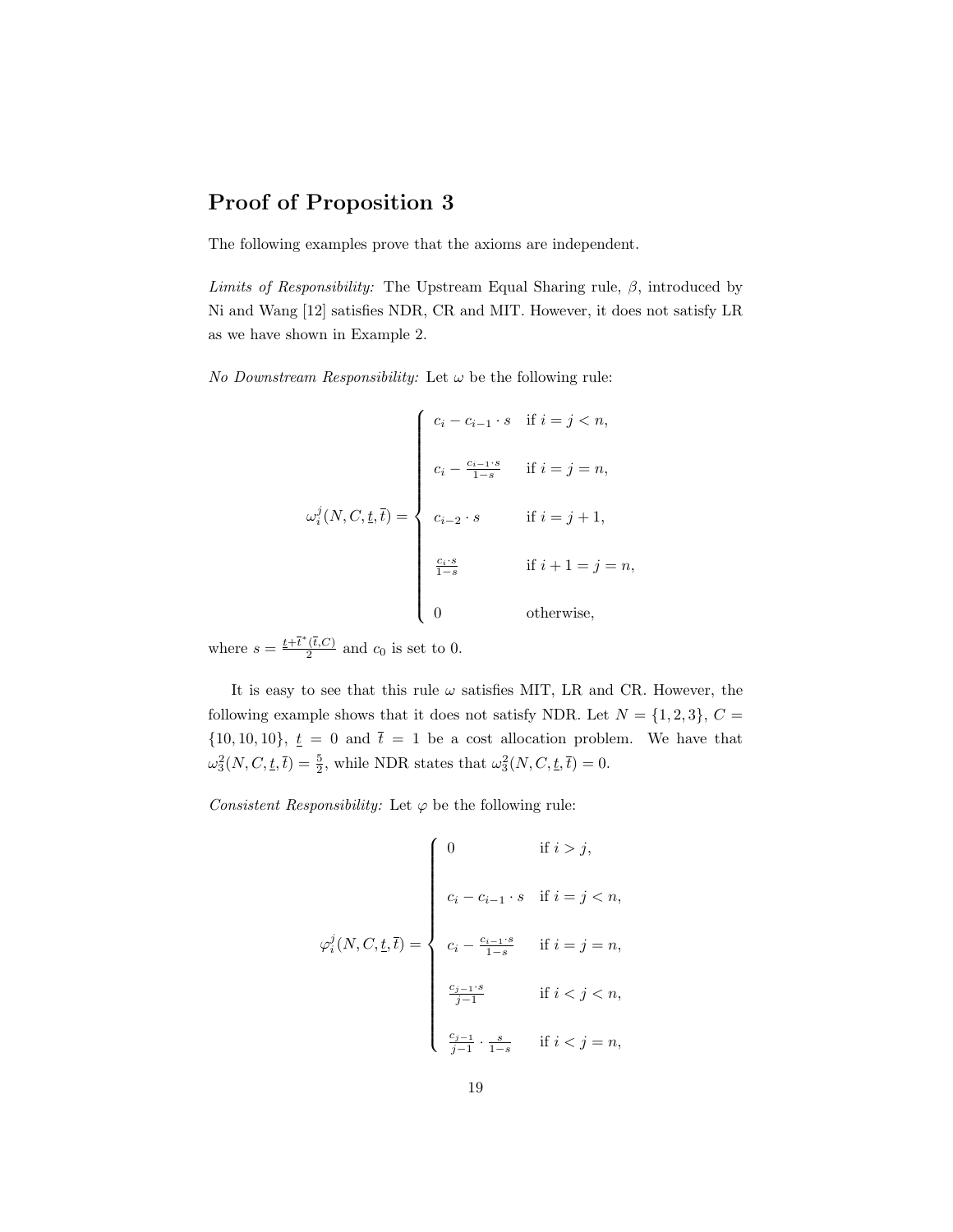where  $s = \frac{t + \overline{t}^*(\overline{t},C)}{2}$  $\frac{(t,C)}{2}$  and  $c_0$  is set to 0.

It is easy to see that  $\varphi$  satisfies LR, NDR and MIT. However, the following example shows that it does not satisfy CR. Let  $N = \{1, 2, 3\}, C = \{10, 10, 5\},\$  $\underline{t} = 0$  and  $\overline{t} = 1$  be a cost allocation problem. We have that  $\varphi_2^2(\cdot) = \frac{25}{3}$ ,  $\varphi_1^3(\cdot) = 1$ ,  $\varphi_2^3(\cdot) = 1$  and  $\varphi_1^2(\cdot) = \frac{5}{3}$ . Then,  $\varphi_2^2(\cdot) \cdot \varphi_1^3(\cdot) = \frac{25}{3} \neq \frac{5}{3} = \varphi_1^2(\cdot) \cdot \varphi_2^3(\cdot)$ , while CR would imply that  $\varphi_2^2(\cdot) \cdot \varphi_1^3(\cdot) = \varphi_1^2(\cdot) \cdot \varphi_2^3(\cdot)$ .

Monotonicity with respect to Information on the transfer rate: Let  $\rho$  be the following rule:

$$
\rho_i^j(N, C, \underline{t}, \overline{t}) = \begin{cases}\n0 & \text{if } i > j, \\
c_i \cdot \underline{t}^{j-i} - c_{i-1} \cdot \underline{t}^{j+1-i} & \text{if } i \le j < n, \\
c_i - \frac{c_{i-1} \cdot \underline{t}}{1-\underline{t}} & \text{if } i = j = n, \\
\frac{c_i \cdot \underline{t}^{j-i} - c_{i-1} \cdot \underline{t}^{j-i+1}}{1-\underline{t}} & \text{if } i < j = n,\n\end{cases}
$$

where  $c_0$  is set to 0.

It is easy to see that  $\rho$  satisfies LR, NDR and CR. However, the following example shows that it does not satisfy MIT. Let  $(N, C, \underline{t}, \overline{t})$  and  $(N, C, \underline{u}, \overline{u})$  be two cost allocation problems, with  $N = \{1, 2\}$ ,  $C = \{10, 20\}$ ,  $\underline{t} = 0$ ,  $\overline{t} = 1$  and  $\underline{u} = \overline{u} = \frac{1}{4}$ . We have that  $\rho_1^2(N, C, \underline{t}, \overline{t}) = 0$  and  $\rho_1^2(N, C, \underline{u}, \overline{u}) = \frac{10}{3}$ , although MIT would imply that  $\rho_1^2(N, C, \underline{u}, \overline{u}) \leq \rho_1^2(N, C, \underline{t}, \overline{t}).$ 

#### References

- [1] Ambec, S. and Ehlers, L., 2008. Sharing a river among satiable agents. Games and Economic Behavior 64, 35-50.
- [2] Ambec, S. and Sprumont, Y., 2002. Sharing a river. Journal of Economic Theory 107, 453-462.
- [3] Barret, S., 1994. Conflict and cooperation in managing international water resources. Working paper 1303. World Bank, Washington.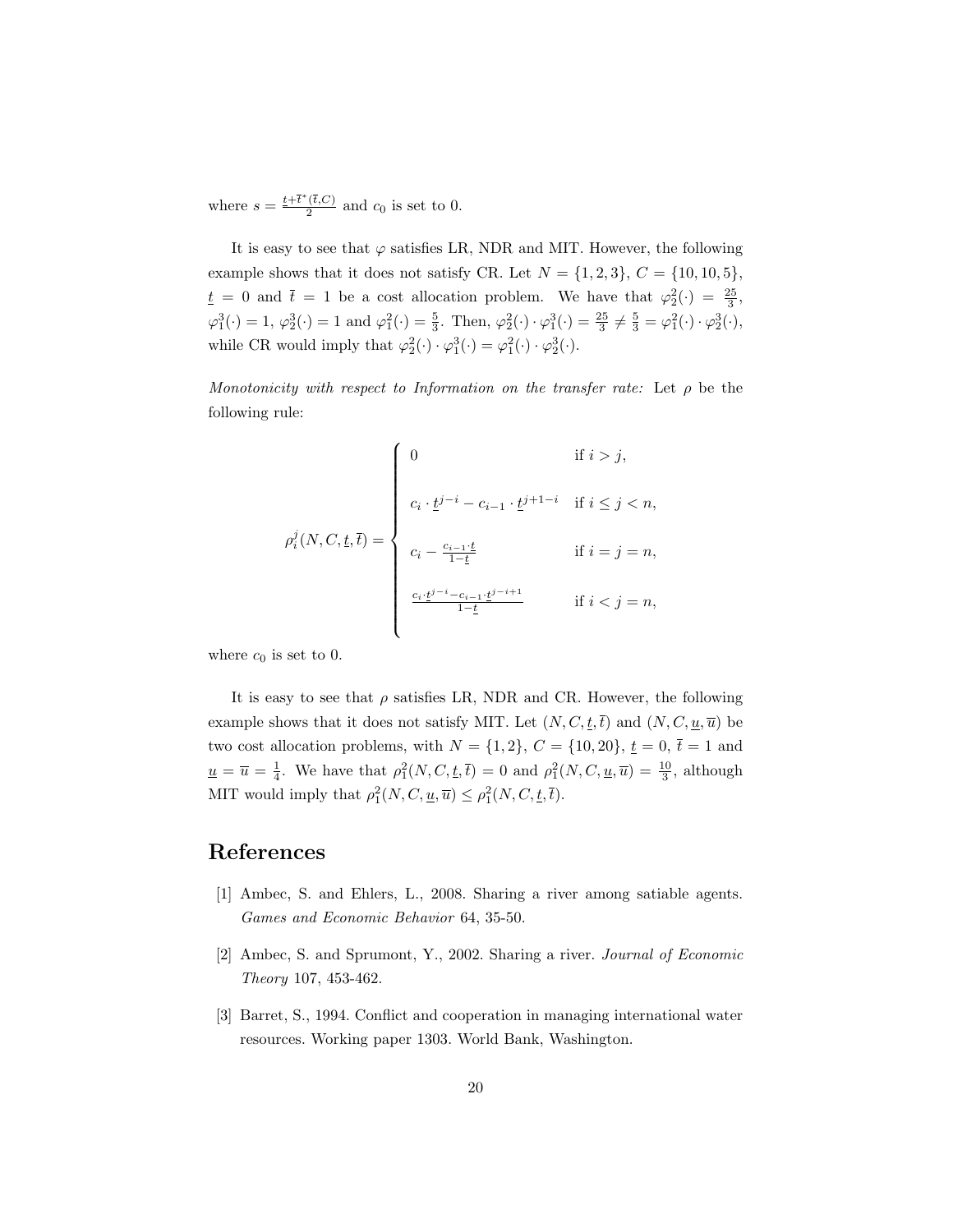- [4] Beard, R., 2011. The river sharing problem: A review of the technical literature for policy economists. MPRA Paper No. 34382, University Library of Munich, Germany.
- [5] Béal S., Ghintran, A., Rémila, E. and Solal, P., 2012. The River Sharing Problem: A Survey. International Game Theory Review, forthcoming.
- [6] Dong, B., Ni, D. and Wang, Y., 2012. Sharing a polluted river network. Environmental and Resource Economics, 53, 367-387.
- [7] Gengenbach, M.F., Weikard, H.P. and Ansink, E., 2010. Cleaning a river: An analysis of voluntary joint action. Natural Resource Modeling 23, 565-589.
- [8] Godana, B., 1985. Africa's shared water resources. France Printer, London.
- [9] Gómez-Rúa, M. Sharing a polluted river through environmental taxes.  $SE$ -RIEs, Journal of the Spanish Economic Association, forthcoming.
- [10] Khmelnitskaya, A.B., 2010. Values for rooted-tree and sink-tree digraphs games and sharing a river. Theory and Decision 69, 657-669.
- [11] Kilgour, M., Dinar A., 1996. Are stable agreements for sharing international river waters now possible? Working paper 1474. World Bank, Washington.
- [12] Ni, D., and Wang, Y., 2007. Sharing a polluted river. Games and Economic Behavior 60, 176-186.
- [13] OECD, 2008. Freshwater. OECD Environmental Outlook to 2030, Paris.
- [14] Parrachino, I., Dinar, A. and Patrone, F., 2006. Cooperative game theory and its application to natural, environmental and water resource issues: 3. Application to water resources. World Bank Policy Research Working Paper 4074.
- [15] Rébille, Y. and Richefort, L., 2012. Sharing water from many rivers. LEMNA Working paper EA 4272.
- [16] Van der Laan, G. and Moes, N., 2012. Transboundary externalities and property rights: An international river pollution model. Tinbergen Discussion Paper 12/006-1, Tinbergen Institute and VU University, Amsterdam.